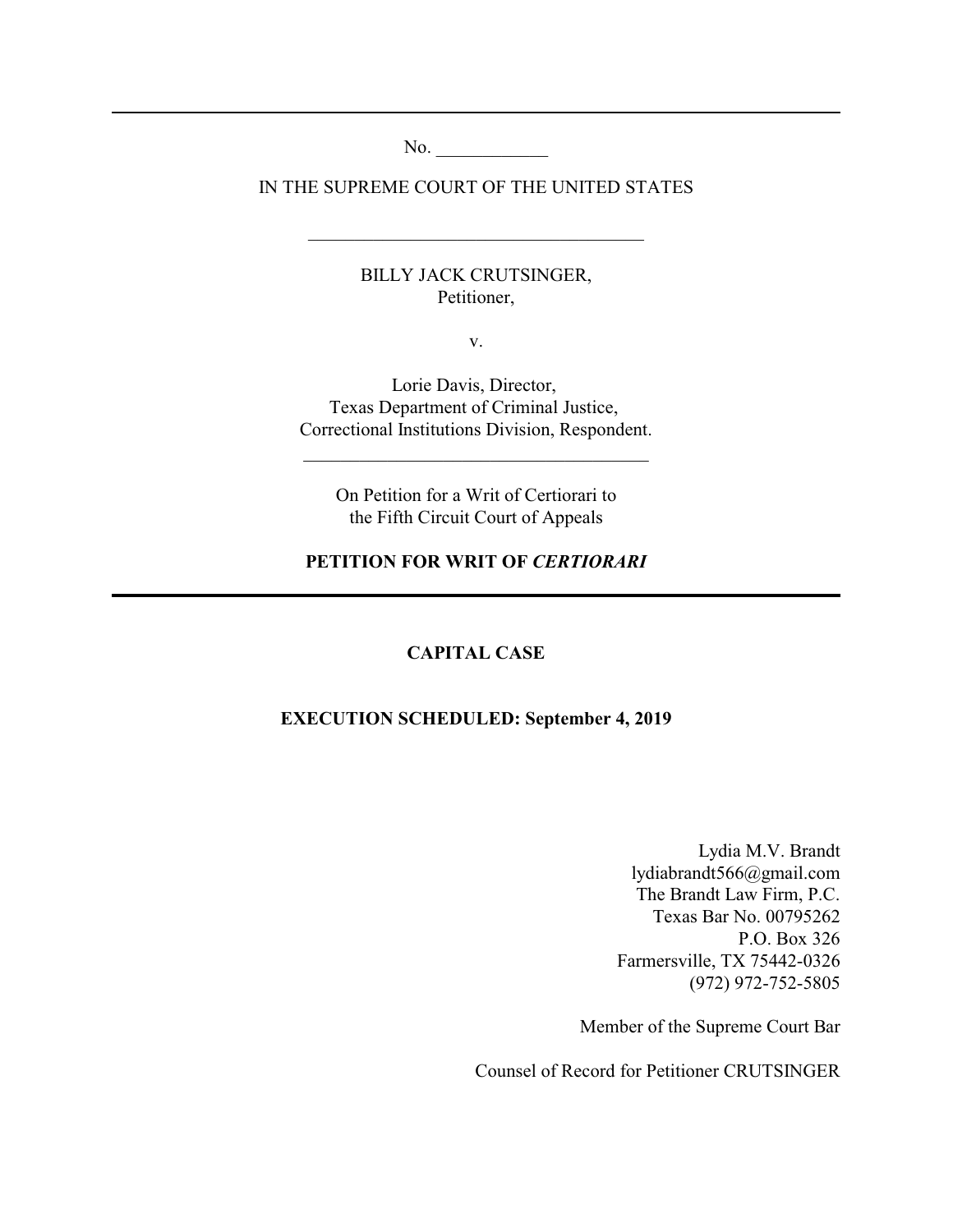### **QUESTION PRESENTED**

- I. Whether in ruling on a 60(b) motion for relief from judgment, a court can consider "a change in the law" as one of many wide-range of factors, in determining whether extraordinary circumstances are present, warranting relief from the judgment
- II. Whether an allegation that an indigent, death-sentenced habeas applicant has been deprived of his statutory right to representation in a 28 U.S.C. § 2254 federal habeas corpus proceeding is an allegation that there existed a structural defect in the integrity of the proceeding, and whether an applicant can challenge that structural defect in a Motion for Relief From the Judgment under Fed. R. Civ. P. 60(b)

## **PARTIES TO THE PROCEEDING**

BILLY JACK CRUTSINGER, Petitioner

LORIE DAVIS, Director, Texas Department of Criminal Justice Institutional Division.

Respondent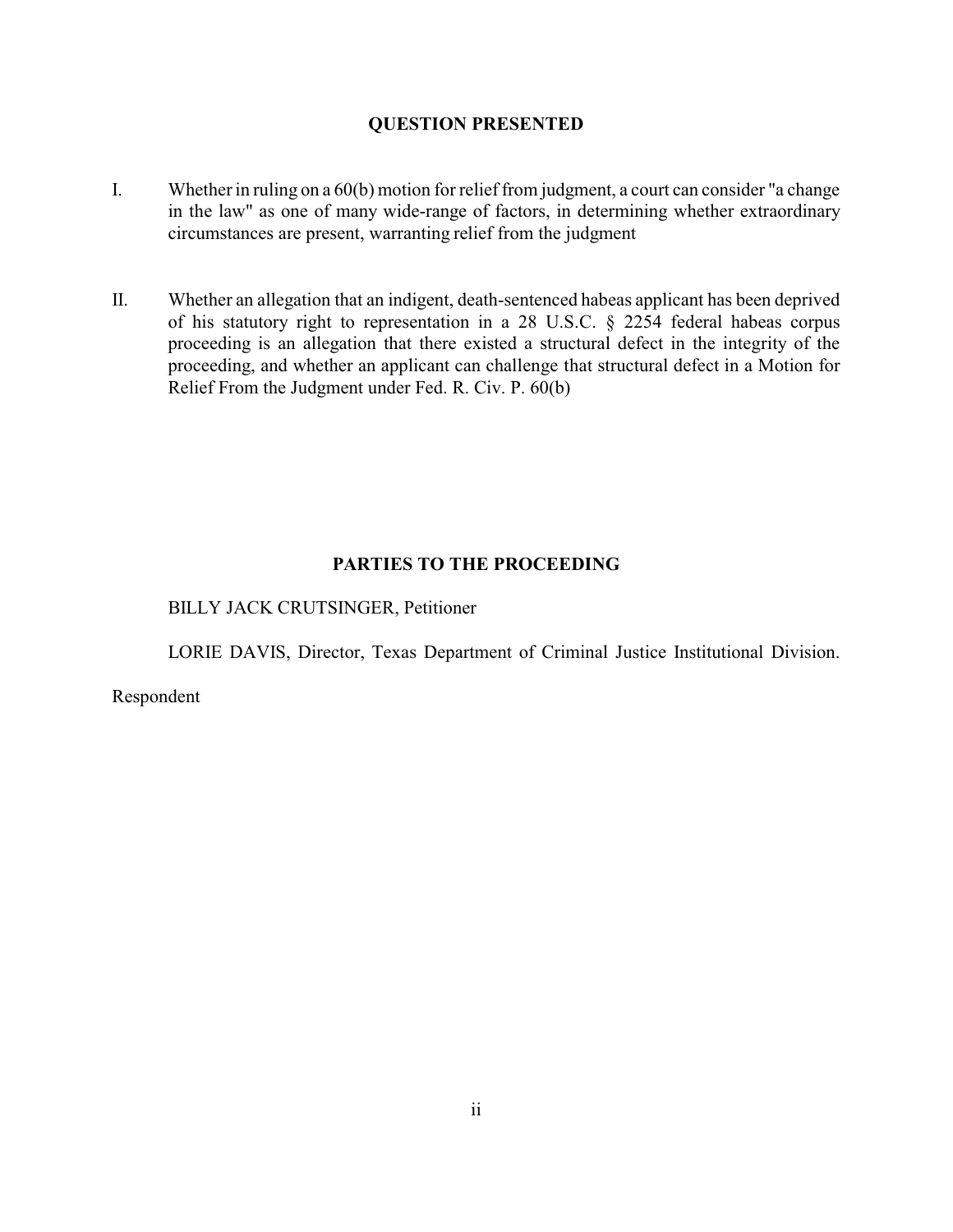# **TABLE OF CONTENTS**

|    | STATEMENT OF THE CASE WITH FACTS RELEVANT TO THE ISSUE 3                                                                                                                                                                                                                                                                                                                                                                                                                                                                                                                                                                                                                                                                                                                                        |
|----|-------------------------------------------------------------------------------------------------------------------------------------------------------------------------------------------------------------------------------------------------------------------------------------------------------------------------------------------------------------------------------------------------------------------------------------------------------------------------------------------------------------------------------------------------------------------------------------------------------------------------------------------------------------------------------------------------------------------------------------------------------------------------------------------------|
| I. | This Court should grant certiorari to decide whether in ruling on a 60(b) motion for<br>relief from judgment, a court can consider "a change in the law" as one of many<br>wide-range of factors, in determining whether extraordinary circumstances are<br>Gonzalez did not announce a per se rule that subsequent changes in law<br>A.<br>cannot be an extraordinary circumstance warranting reopening of a final<br>judgment, and Fifth Circuit precedent is in conflict with Gonzalez and Buck<br>Crutsinger raised seven (7) factors, in addition to a change in a decisional<br><b>B.</b><br>law. Even so, Martinez/Trevino was not a mere change in decisional law. It<br>Buck stands for the proposition that finality is not the overriding concern<br>C.                              |
| Π. | This Court should grant certiorari to decide whether an allegation that an indigent,<br>death-sentenced habeas applicant has been deprived of his statutory right to<br>representation in a 28 U.S.C. § 2254 federal habeas corpus proceeding is an<br>allegation that there existed a structural defect in the integrity of the proceeding, and<br>whether an applicant can challenge that structural defect in a Motion for Relief From<br>In determining if Crutsinger's $\S$ 3599 funding request was reasonably<br>А.<br>necessary, the district court's analysis was limited to a record-bound review,<br>with the goal of proving trial counsel did some investigation contrary to<br>$\ldots$ 19<br>Crutsinger demonstrated the denial of funding precluded a true merits review.<br>В. |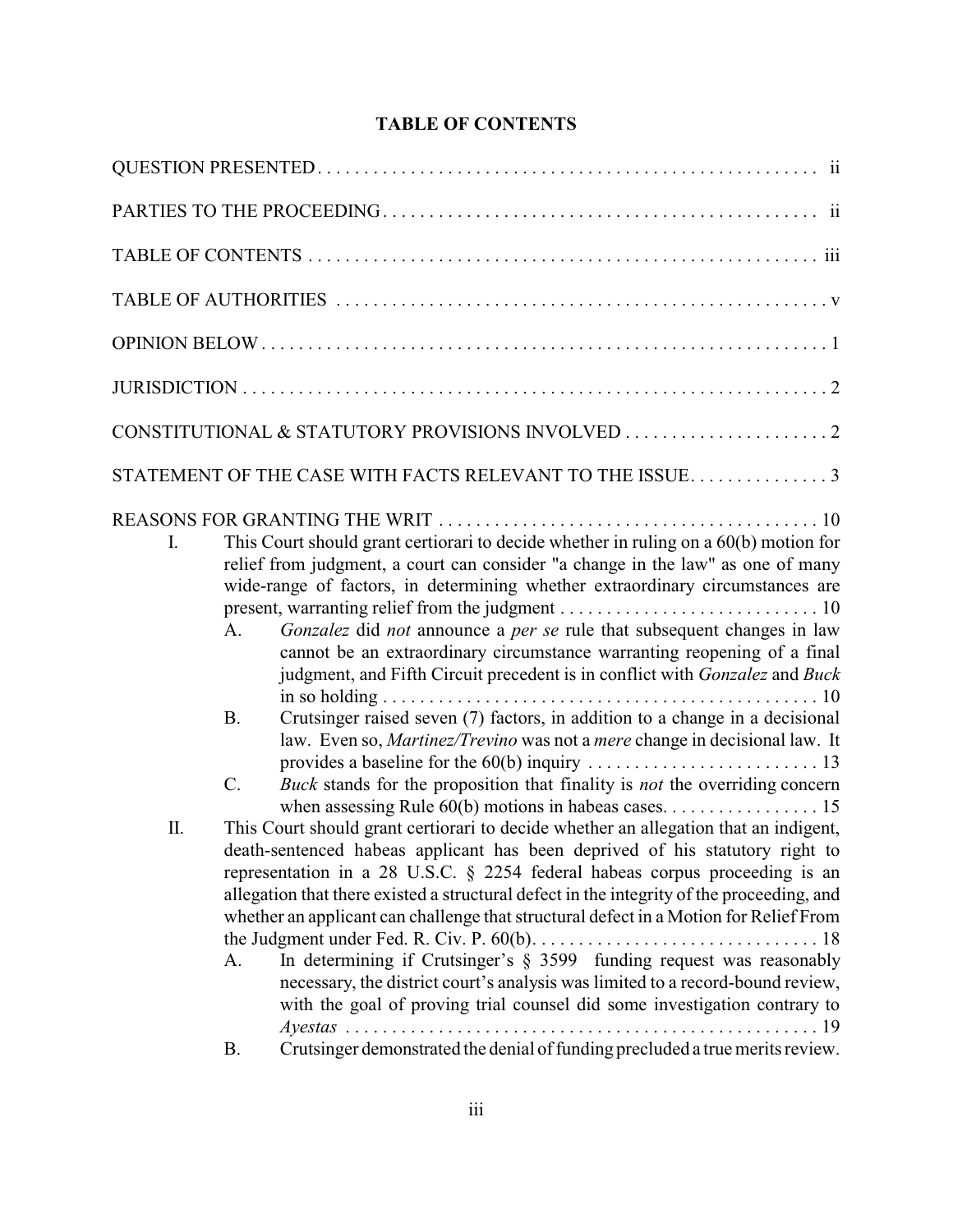| $\mathbf{C}$ . | The district court's requirement that the applicant "explicitly allege what             |
|----------------|-----------------------------------------------------------------------------------------|
|                | potential evidence remains to be found" before he is given evidence to                  |
|                | investigate and discover what remains to be found, conflicts with Ayestas.              |
|                | Ayestas held that a "funding applicant must not be expected to prove that he            |
|                | will be able to win relief if given the services he seeks" $\dots \dots \dots \dots 27$ |
|                |                                                                                         |
|                |                                                                                         |
|                |                                                                                         |
|                | Appendix 1 (Crutsinger VI) Crutsinger v. Davis, 2019 WL 4010718 (5th Cir. Aug. 26,      |
|                |                                                                                         |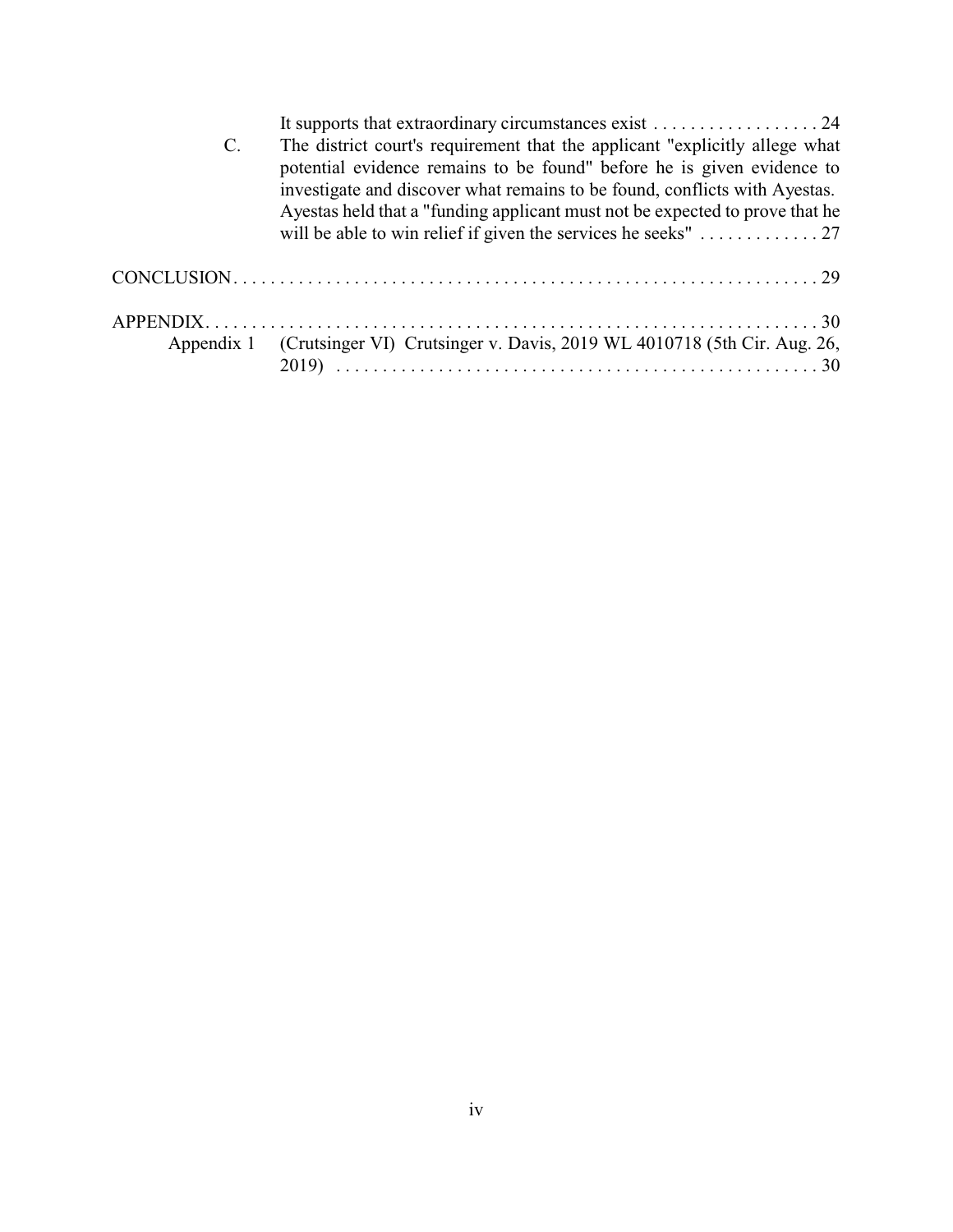# **TABLE OF AUTHORITIES**

| r |
|---|
|---|

| Ex parte Crutsinger, 2007 WL 3277524 (Tex. Crim. App. Nov. 7, 2007) 3 |
|-----------------------------------------------------------------------|
|                                                                       |
|                                                                       |
|                                                                       |
|                                                                       |
|                                                                       |
|                                                                       |
|                                                                       |
|                                                                       |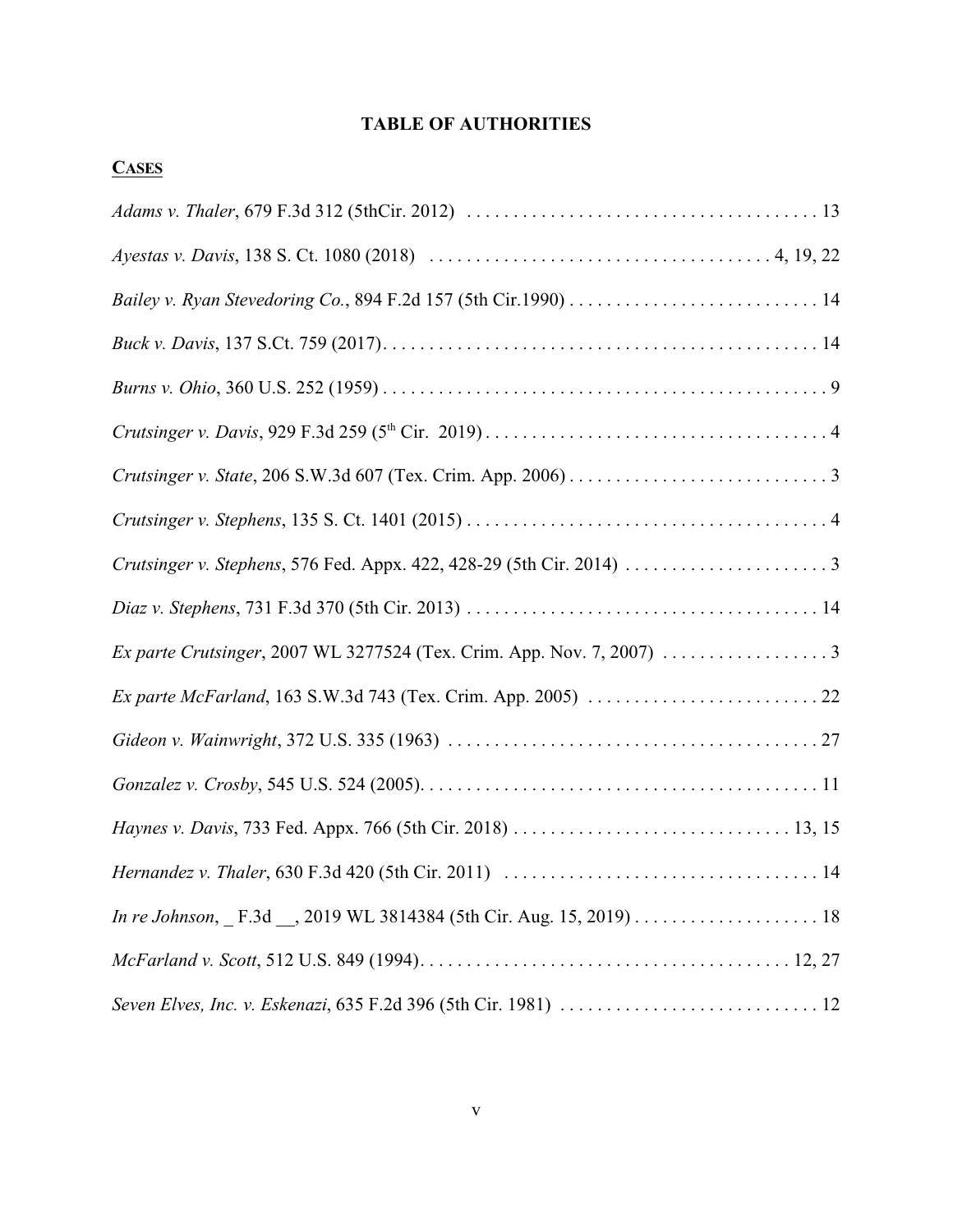# **CONSTITUTIONAL LAW**

## **RULES**

|--|--|

## **STATUTORY PROVISIONS**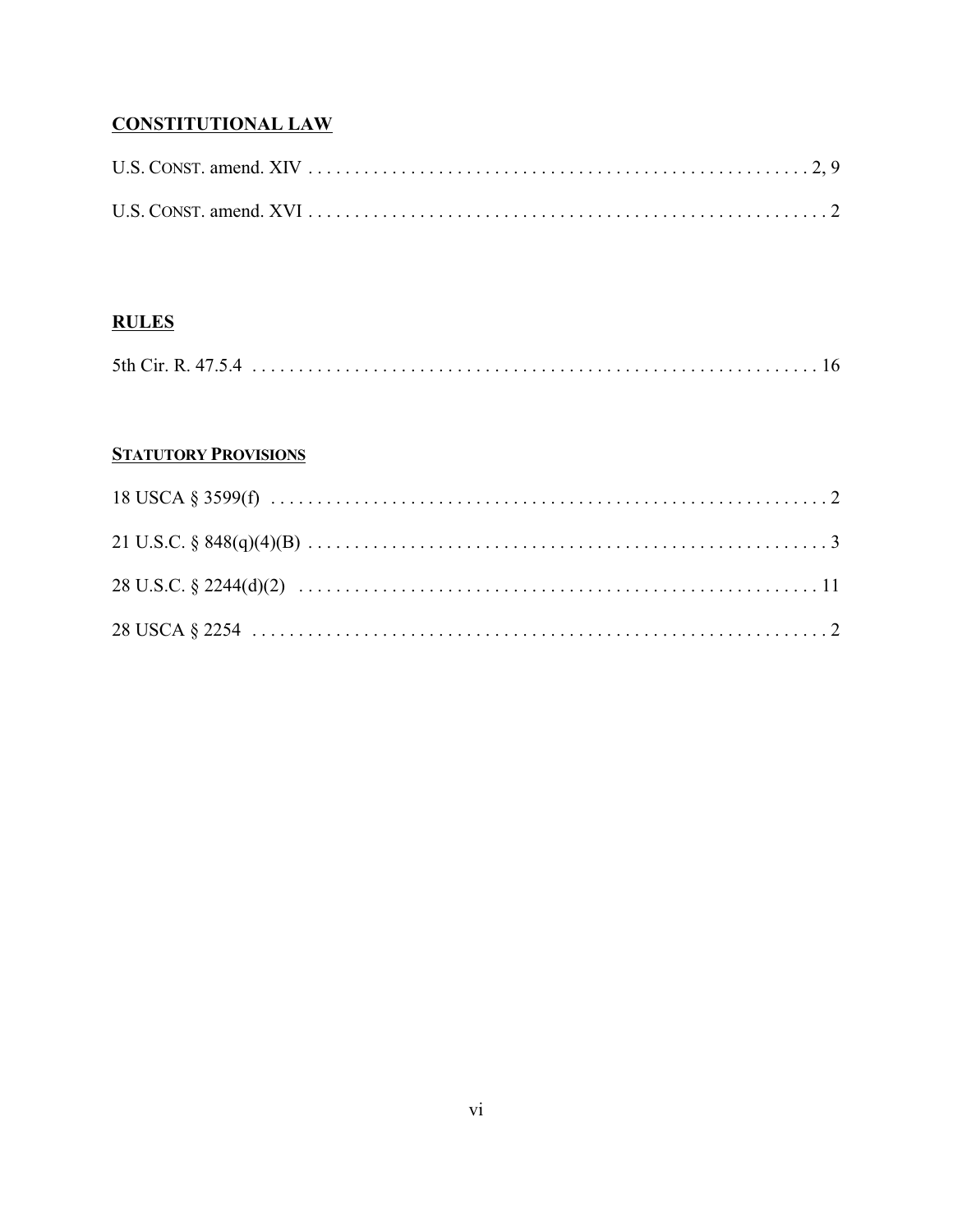# **PETITION FOR WRIT OF CERTIORARI**

Petitioner, BILLY JACK CRUTSINGER, petitions for a writ of certiorari to review the Fifth Circuit's published opinion*: Crutsinger VI* – Crutsinger v. Davis, 2019 WL4010718 (5th Cir. Aug. 26, 2019.

## **OPINION BELOW**

Crutsinger v. Davis, 2019 WL 4010718 (5th Cir. Aug. 26, 2019) (Appendix 1 – Crutsinger

VI).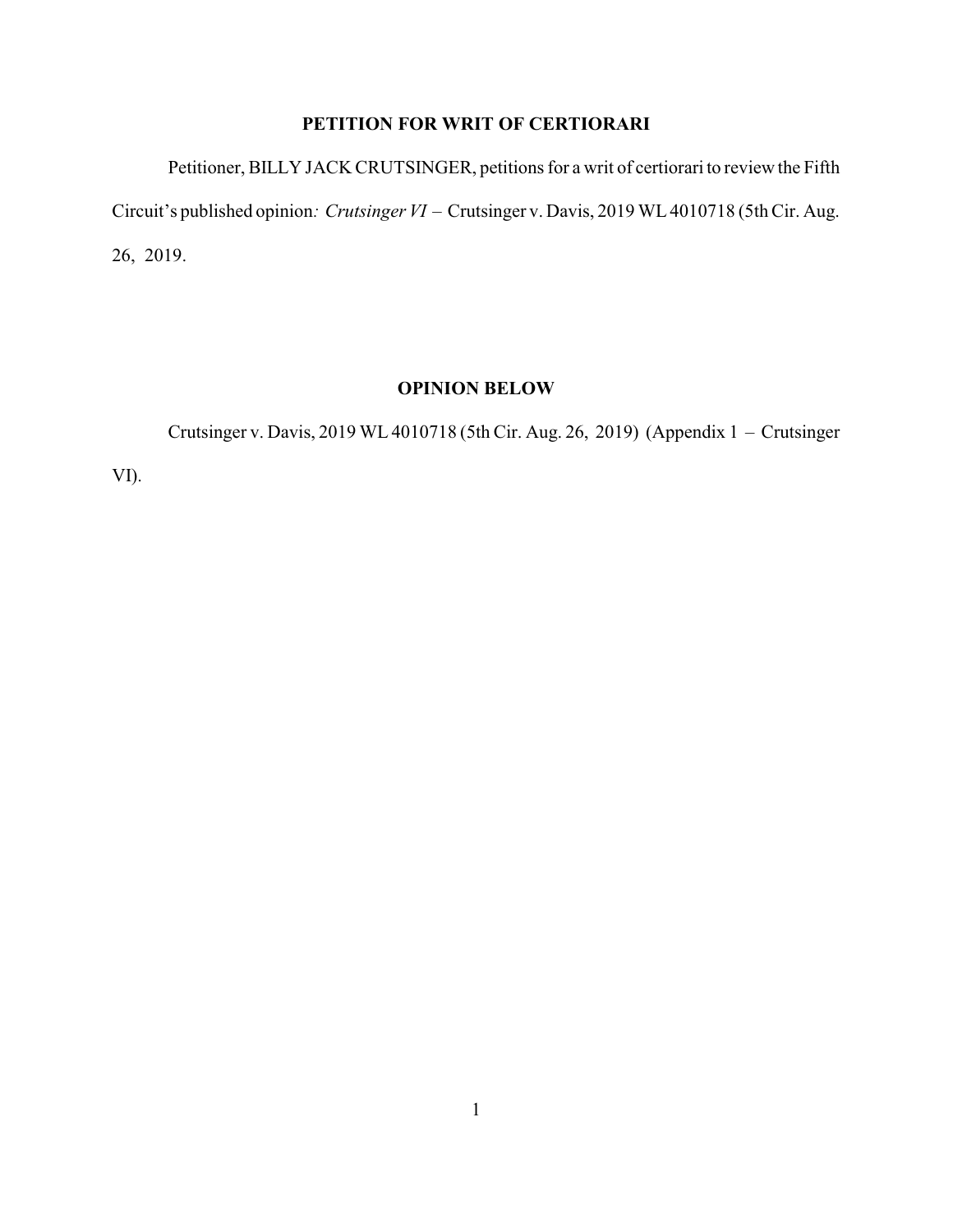#### **JURISDICTION**

The Fifth Circuit Court of Appeals opinion sought to be reviewed was entered on August 26, 2018. This Court has jurisdiction pursuant to 28 U.S.C. § 1254(1).

#### **CONSTITUTIONAL & STATUTORY PROVISIONS INVOLVED**

This case involves the Sixth Amendment to the Constitution of the United States, which provides in relevant part, "In all criminal prosecutions, the accused shall enjoy the rights ... to have the assistance of counsel for his defence" U.S.CONST. amend. XVI.

18 USCA  $\S 3599(f)$  – Counsel for financially unable defendants

(f) Upon a finding that investigative, expert, or other services are reasonably necessary for the representation of the defendant, whether in connection with issues relating to guilt or the sentence, the court may authorize the defendant's attorneys to obtain such services on behalf of the defendant and, if so authorized, shall order the payment of fees and expenses therefore under subsection (g). ....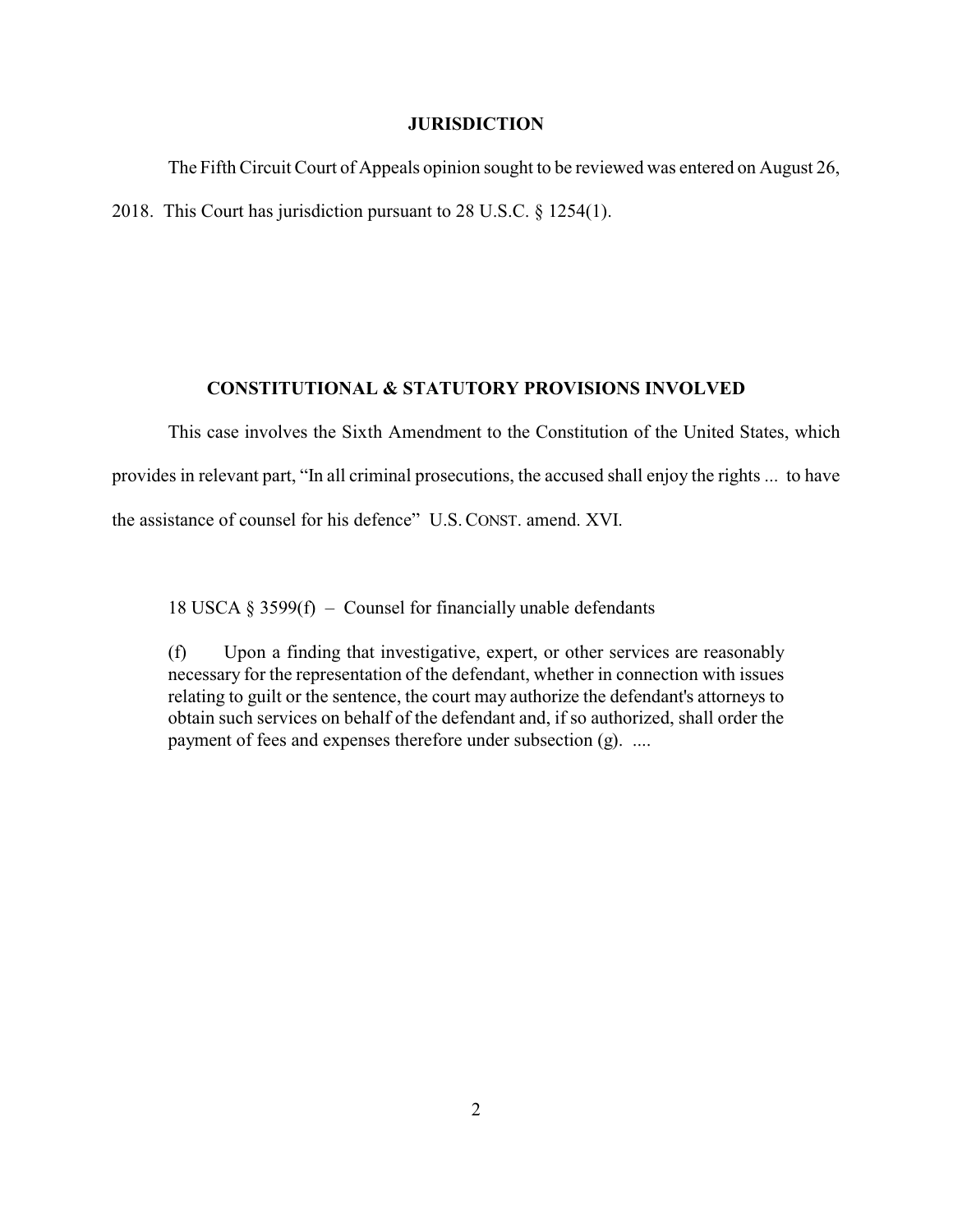#### **STATEMENT OF THE CASE WITH FACTS RELEVANT TO THE ISSUE**

**State Trial Proceedings**: In 2003, a Tarrant County jury convicted Crutsinger of capital murder and sentenced him to death. The conviction and death sentence was affirmed on direct appeal to the Texas Court of Criminal Appeals. *Crutsinger v. State*, 206 S.W.3d 607 (Tex. Crim. App. 2006).

**Initial State Habeas Court Proceedings**: In 2007, the Texas Court of Criminal Appeals denied state habeas relief. *Ex parte Crutsinger*, No. WR-63,481-01, 2007 WL3277524 (Tex. Crim. App. Nov. 7, 2007) (not designated for publication). On November 19, 2007, Richard Alley, state capital habeas counsel, filed a Motion to Withdraw in federal district court.

**Initial Federal Habeas Corpus Proceedings**: On January15, 2008, the federal district court granted the motion and appointed undersigned counsel, Brandt, pursuant to 21 U.S.C. §  $848(q)(4)(B)$ .

In 2008, the federal district court denied a funding request and reconsideration motion for investigative and expert assistance to investigate and develop a *Wiggins* claim. The district court denied funding for both investigative and expert assistance. [Doc 18, dated 05/21/2008; Doc 19, dated 8/5/2008; Doc 20, dated 8/19/2008]. *Crutsinger v. Stephens*, 576 Fed. Appx. 422, 428-29 (5th Cir. 2014). Thereafter, and without funding to develop his claims, Mr. Crutsinger filed a timely federal habeas petition pleading Early Stage Claims.

On February 6, 2012, the district court entered its Memorandum Opinion and Judgment. All the claims were denied. *Crutsinger v. Stephens*, 576 F. App'x 422, 425-425 (5th Cir. 2014).

"After the district court's initial ruling on Crutsinger's federal habeas petition, the Supreme Court issued *Martinez v. Ryan*, which held that "[i]nadequate assistance of counsel at initial-review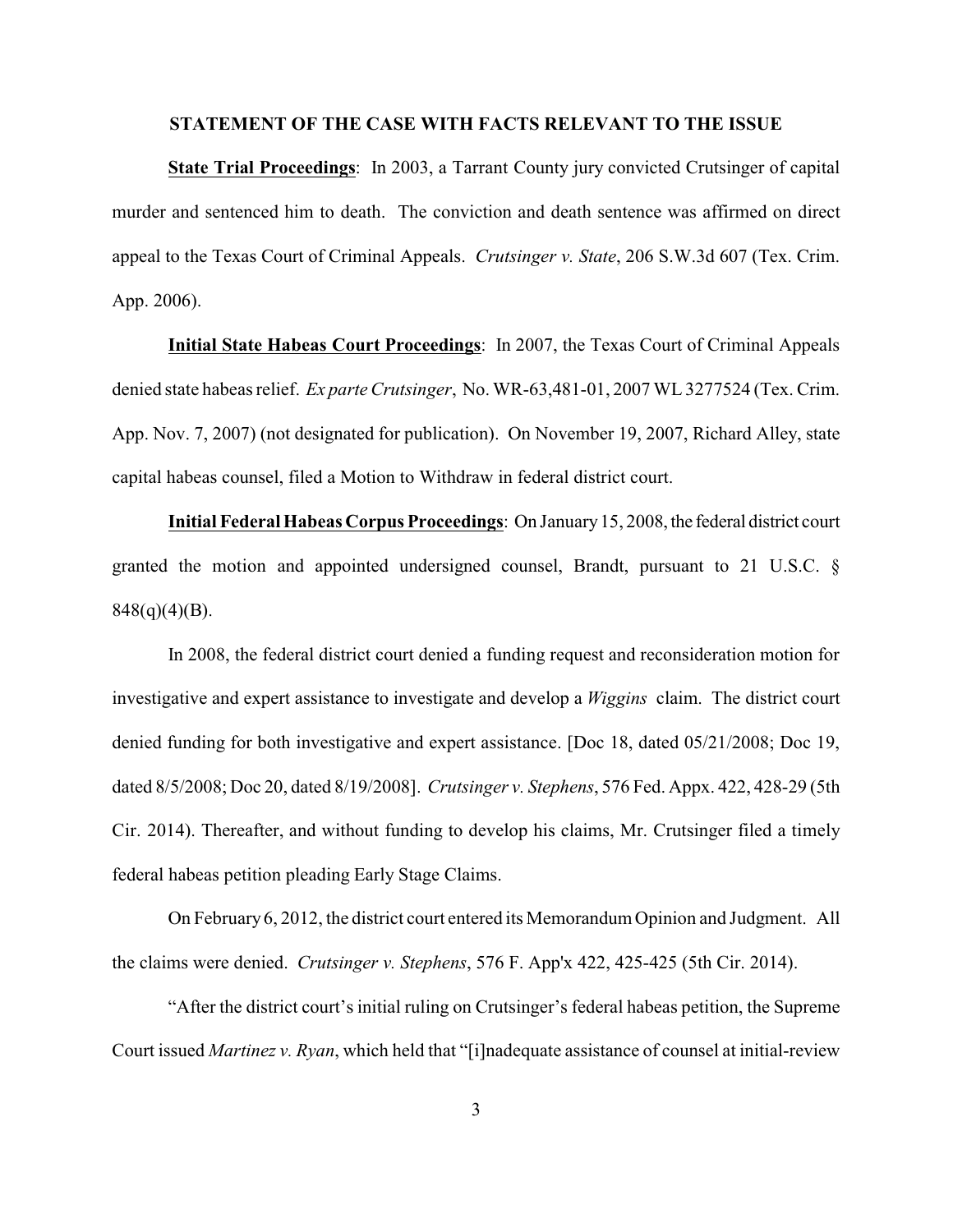collateral proceedings may establish cause for a prisoner's procedural default of a claim of ineffective assistance at trial. Crutsinger then filed a Federal Rule of Civil Procedure 59(e) motion to vacate the initial habeas judgment. The district court denied the request, concluding that "the claim of ineffective trial counsel raised by Crutsinger had no merit and was, therefore, not 'substantial' as required by *Martinez*." *Crutsinger v. Davis*, 929 F.3d 259, 262 (5<sup>th</sup> Cir. 2019). [3/5/2015 59(e) Motion; 4/13/2012 Order, Doc 56].

In 2012, Mr. Crutsinger filed a Certificate of Appealability (COA) in the Fifth Circuit, which the Fifth Circuit denied in 2014. The Fifth Circuit reviewed both the IATC claim and the related claim that the district court had abused its discretion in denying funding under § 3599. It denied COA and affirmed the district court's denial of the § 3599 claim. "In applying the statutory standard of whether an investigator's services were 'reasonably necessary for the representation of the defendant,' [the Fifth Circuit] construed '[r]easonably necessary in this context [to] mean[ ] 'that a petitioner must demonstrate 'a substantial need' for the requested assistance.'" *Crutsinger v. Davis*, 929 F.3d 259, 262–63 (5<sup>th</sup> Cir. 2019). Thereafter, Mr. Crutsinger filed a petition for writ of certiorari in this United States Supreme Court. The petition was denied. *Crutsinger v. Stephens*, 135 S. Ct. 1401 (2015).

### **Additional Federal Court Proceedings**

On March 21, 2018, the Supreme Court decided *Ayestas v. Davis*, 138 S. Ct. 1080 (2018). "In *Ayestas*, the Supreme Court expressly cited [the Fifth Circuit]'s decision in Crutsinger with disapproval, and [the Fifth Circuit] agree[d] that [its] decision in Crutsinger was accordingly abrogated regarding its analysis and application of § 3599." *Crutsinger*, 929 F.3d at 264.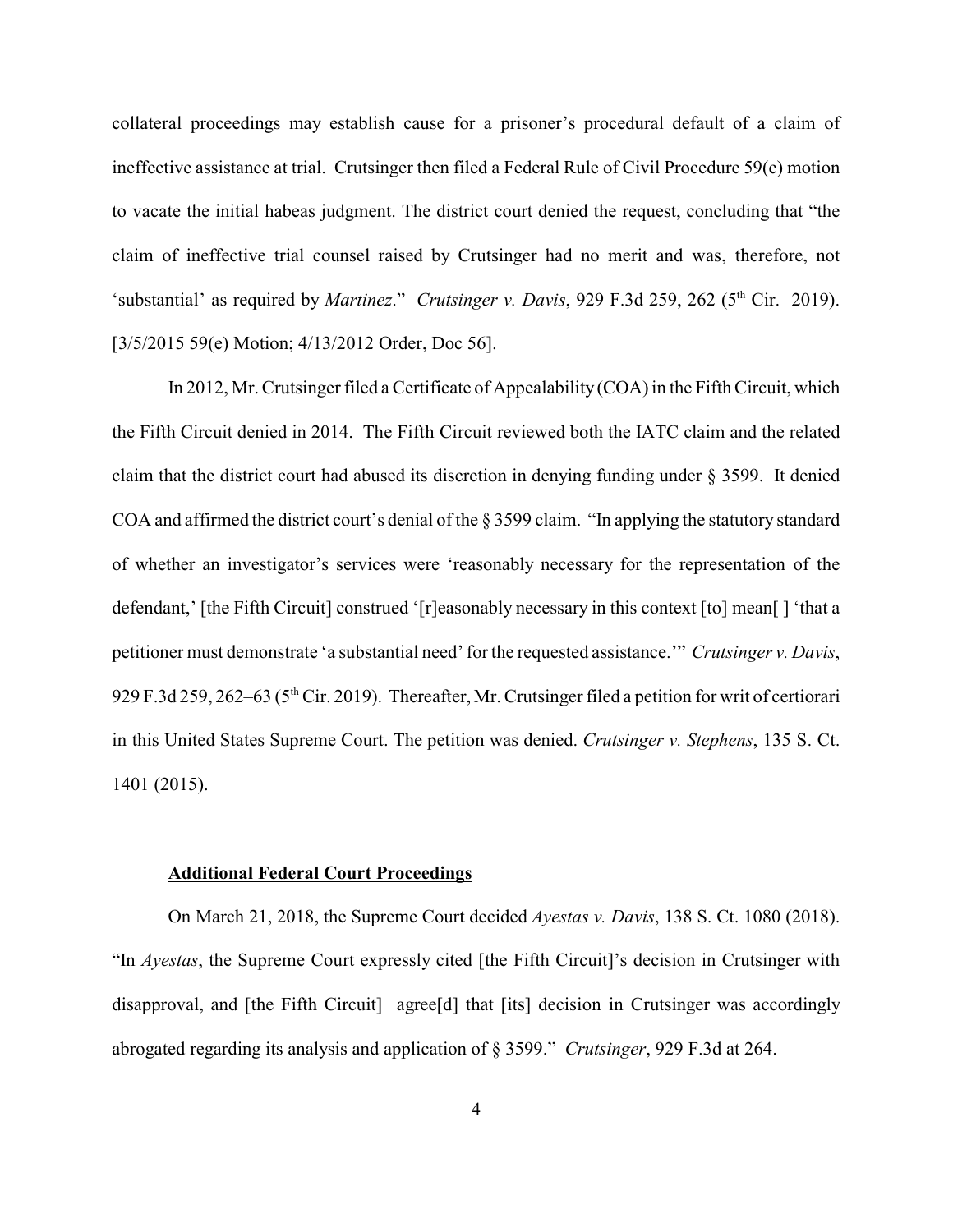On May 9, 2018, Crutsinger then returned to federal district court, asserting in a Rule 60(b)(6) motion that there was a structural defect in the integrity of his initial federal habeas proceedings because the district court had incorrectly applied the law in assessing his request for funds under § 3599. He requested that the federal district court vacate its judgment and allow him to file a new § 3599 motion. *Crutsinger*, 929 F.3d at 264. [Doc 90].

On August 7, 2018, the district court determined that Rule 60(b) motion was a second-or-successive petition for habeas relief, which deprived the court of jurisdiction, and transferred the motion to the Fifth Circuit. *Crutsinger*, 929 F.3d at 264. Mr. Crutsinger took an appeal to the Fifth Circuit. [Doc 98].

On February 6, 2019, the state court judge signed an execution warrant setting the execution date of Mr. Crutsinger for September 4, 2019. [Doc 107].

In its July 3, 2019 panel opinion, the Fifth Circuit vacated the district court's order transferring Crutsinger's motion to the Fifth Circuit as a successive petition and remanded the case to the district court. *Crutsinger*, 929 F.3d at 266.

In his dissenting opinion, Judge Graves wrote: "I agree with the majority that the Supreme Court's decision in *Gonzalez* compels the conclusion that Crutsinger's Rule 60(b)(6) motion is proper and not a successive petition. However, I disagree with the majority's determination that *Gonzalez* appears to establish that a change in the law cannot constitute an extraordinary circumstance." *Crutsinger*, 929 F.3d at 269. Judge Graves stated that "Crutsinger has not abandoned this issue and has been extremely diligent," *Id.* at 271. He observed the district court required that "Crutsinger must prove his claim of ineffective assistance of counsel to be able to establish that "investigative, expert, or other services are reasonably necessary" to then be able to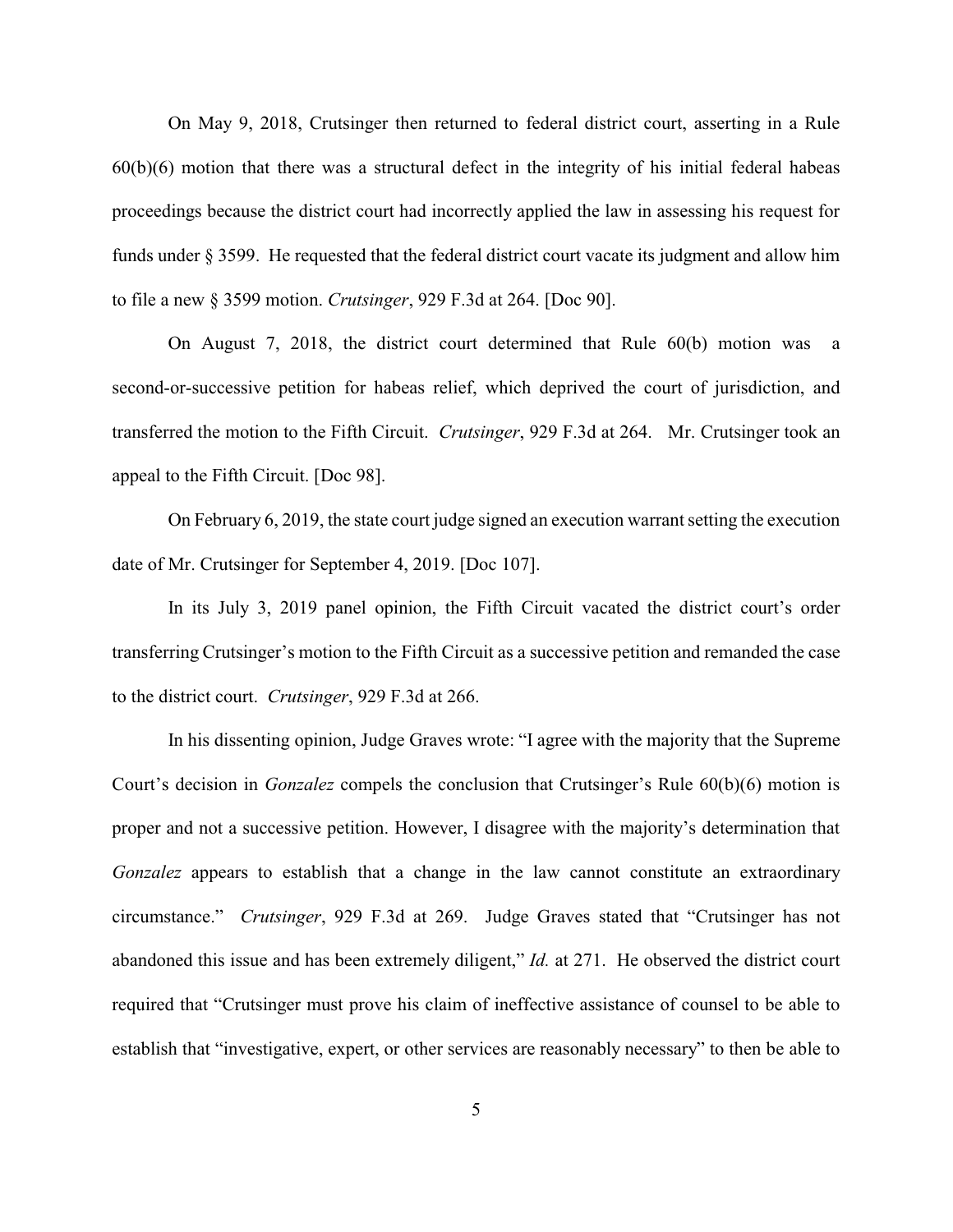prove his claim of ineffective assistance of counsel. Such a circular application is illogical. It heightens the standard required under 18 U.S.C. § 3599(f) and essentially makes it impossible for a defendant to ever obtain funding on such a claim. A defendant who has already proven his claim of ineffective assistance of counsel would have no need for additional investigative, expert, or other services." *Crutsinger*, 929 F.3d at 267. Judge Graves "conclude[d] that Billy Jack Crutsinger's motion under Federal Rule of Civil Procedure 60(b)(6) should be granted, I would vacate and remand for proper consideration of his funding motion." *Crutsinger*, 929 F.3d at 266.

In a published order, denying Mr. Crutsinger's Motion to Stay Execution, two of the panel members stated: "Though acknowledging that we were without jurisdiction to make a merits determination on his Rule 60(b)(6) motion, we underscored that Crutsinger was unlikely to establish that 'extraordinary circumstances' exist to justify the reopening of the final judgment because 'not every interpretation of the federal statutes setting forth the requirements for habeas provides cause for reopening cases long since final."" *Crutsinger v. Davis*, 930 F.3d 705, 707 (5<sup>th</sup> Cir. 2019). Judge Graves again dissented and "would grant the stay of execution." *Crutsinger*, 930 F.3d at 709.

On August 8, 2019, the district court entered a Memorandum Opinion and Order Denying Rule 60(b) motion and, in the Alternative, Denying Authorization of Funds. The district court denied a certificate of appealability. [Doc 120].

Mr. Crutsinger filed a notice of appeal in the Fifth Circuit seeking a Certificate of Appealabilty (COA) and also filed a Motion for Stay of Execution. On August 26, 2019, a two member panel opinion in a published opinion denied a COA "[b]ecause Crutsinger fails to show that reasonable jurists would debate whether the district court abused its discretion in denying his motion, ... [and] [b]ecause Crutsinger does not establish that the circumstances justify the exercise of our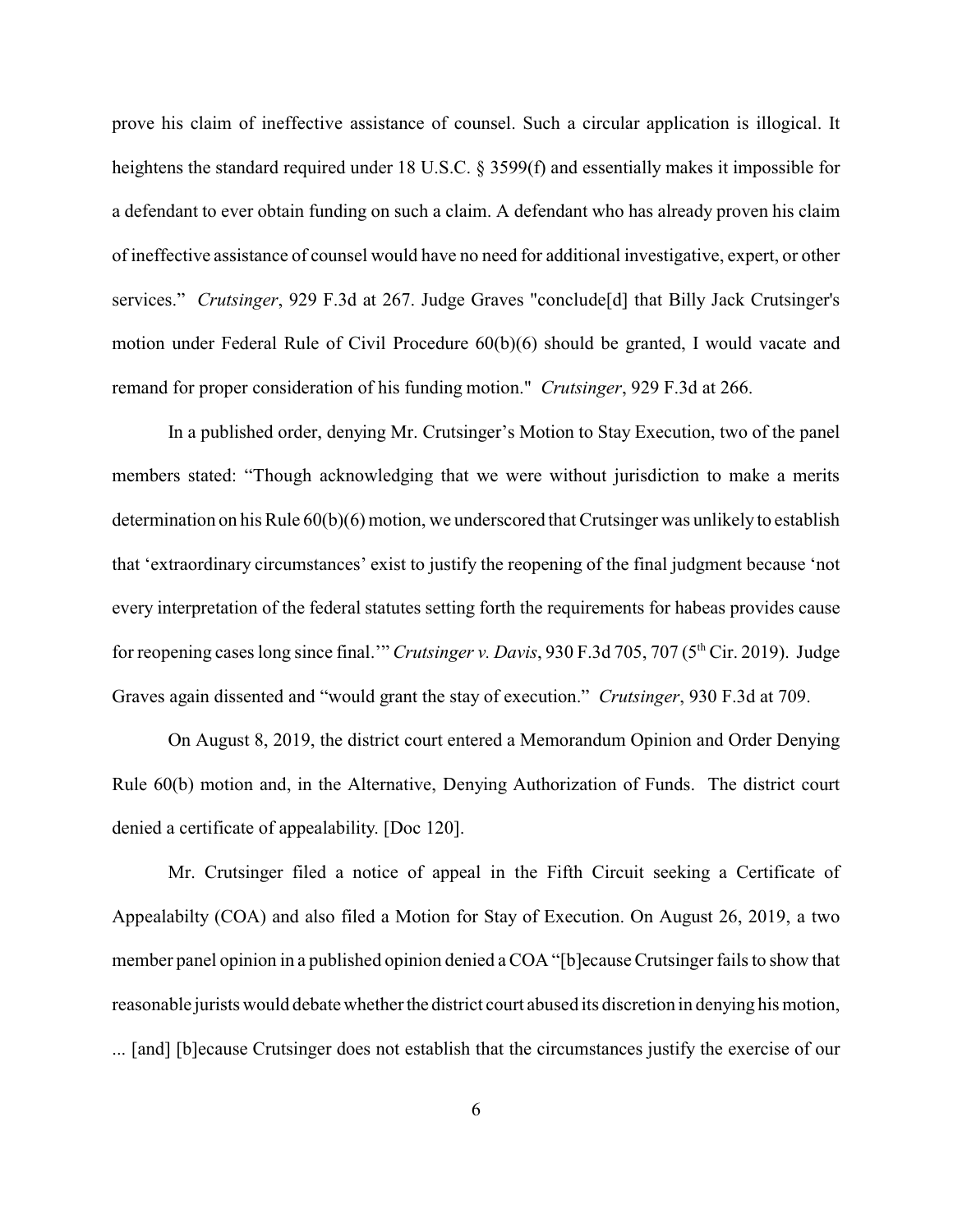equitable discretion, ... den[ied] the motion for stay." *Crutsinger v, Davis*, slip op. No, 19-70012 at 1-2 (5<sup>th</sup> Cir. Aug. 26, 2019). The two judges, relying on *Hayes*, an unpublished opinion with no precedential authority, wrote that "in *Haynes*, 733 F. App'x at 770, we maintained that 'finality is a particularly strong consideration in the habeas context," and affirmed the most recent district court denial of 60(b) relief. The Fifth Circuit's Crutsinger VI employed the district court's numbering system in Crutsinger V.

- Crutsinger I Crutsinger v. Thaler, No. 4:07-CV-703-Y, 2012 WL 369927, at \*4 (N.D. Tex. Feb. 6, 2012(denying habeas relief. "Petitioner's failure to develop the factual basis of these claims in state court bars any factual development in this Court. Nevertheless, the record contains sufficient facts to make an informed decision on the merits....")
- Crutsinger II Crutsinger v. Stephens, 576 F. App'x 422 430 (5th Cir. 2014) (affirming habeas denial because among other things, "the court even implied that it was unnecessary to revisit its prior funding decision when it determined that "the record contain[ed] sufficient facts to make an informed decision on the merits.")
- Crutsinger III Crutsinger v. Davis, 929 F.3d 259, 261 (5<sup>th</sup> Cir. 2019) (reversing and remanding; 60(b) motion was not a successive habeas petition)
- Crutsinger IV Crutsinger v. Davis, 930 F.3d 705, 707 ( $5<sup>th</sup>$  Cir. 2019) (denial of motion to stay execution; prematurely ruling on 60(b) motion: "Though acknowledging that we were without jurisdiction to make a merits determination on his Rule 60(b)(6) motion, .... Crutsinger's motion, with its focus on mere changes in decisional law, provides us with no occasion to doubt that conclusion.").
- Crutsinger V Crutsinger v. Davis, No. 4:07-CV-00703-Y, 2019 WL3749530 at \*1 (N.D. Tex. Aug. 8, 2019) (negative answer by the district court to" whether the circumstances require reopening this case under Federal Rule of Civil Procedure 60(b) (6) and, if so, whether Crutsinger has made the necessary showing for funding under  $\S$  3599(f)").
- Crutsinger VI Crutsinger v. Davis, 2019 WL 4010718  $(5<sup>th</sup>$  Cir. Aug. 26, 2019) (opinion sought to be reviewed)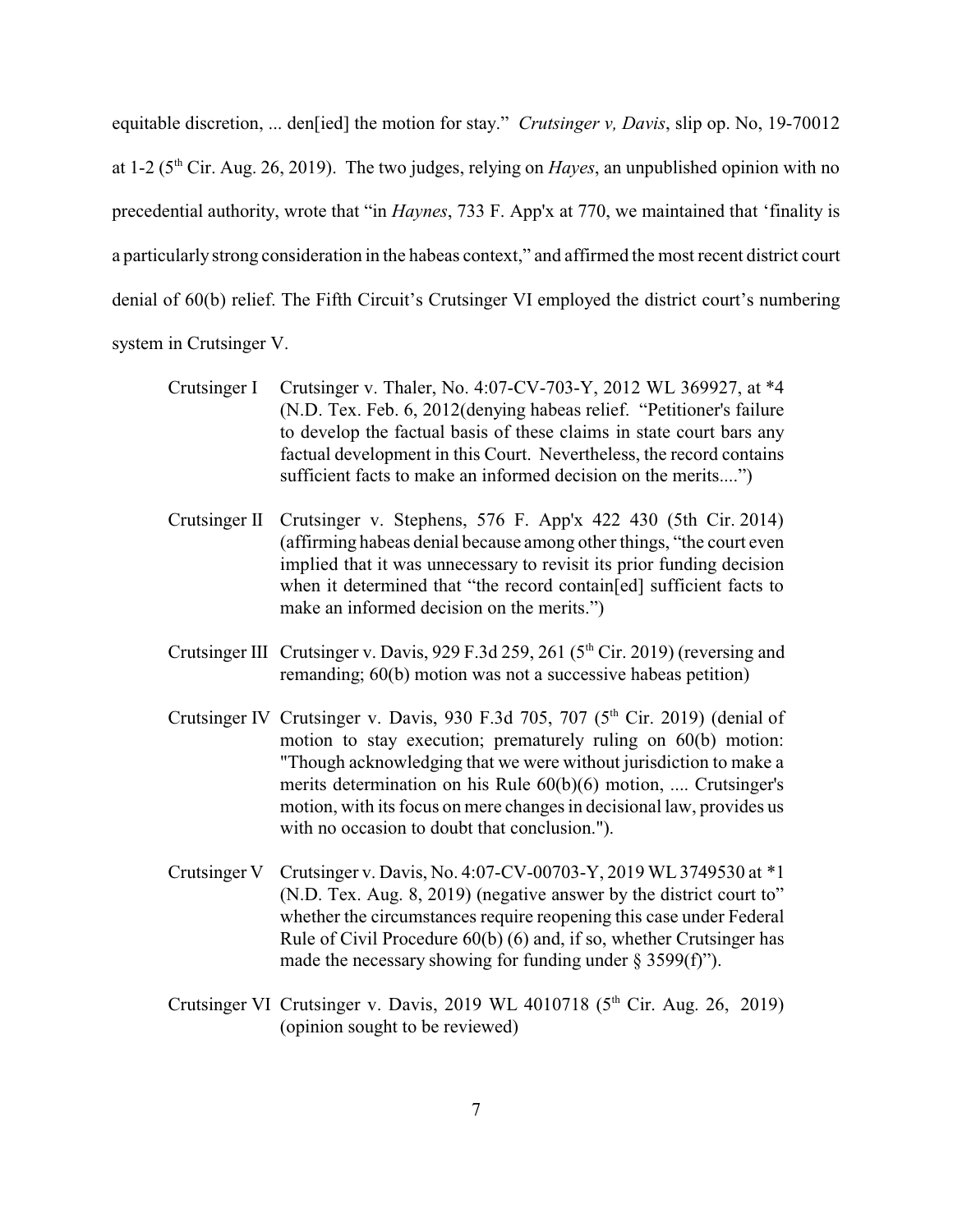Once again, Judge Graves dissented writing that he "would grant the COA and the motion for stay essentially for reasons I have previously stated*. See Crutsinger v. Davis*, 929 F.3d 259, 266 (5<sup>th</sup> Cir. 2019); *see also Crutsinger v. Davis*, 930 F.3d 705 (5<sup>th</sup> Cir. 2019)." Slip Op. at 13.

Mr. Crutsinger now appears before this Supreme Court in a petition for writ of certiorari and Motion to Stay Execution.

#### **Additional State Habeas Proceedings**

On August 17, 2019, Mr. Crutsinger filed a Suggestion That The Court Reconsider, On Its Own Motion, The Initial Application For Post-Conviction Writ of Habeas Corpus (Suggestion) in the Texas Court of Criminal Appeals (TCCA). The basis was that, despite the statutory guarantee of the right to competent counsel, Richard Alley, appointed in 2003 to represent Mr. Crutsinger, was not competent at any stage of the proceeding. Mr. Crutsinger submitted evidence consisting of 1.6GBof data (the legal papers from the 2000 federal disciplinary hearing of Richard Alley, and the legal papers in all six initial state collateral cases (*Carpenter*, *Williams*, *Reese*, *Scheanette*, *Kerr*, and *Crutsinger*), who Alley had been appointed to represent between 1999 and 2007. In the alternative, Mr. Crutsinger alleged that even if Alley was competent at the time of appointment and for the duration of the representation, his actions as an agent of Crutsinger were so meaningless as to constitute abandonment.

Mr. Crustsinger, an indigent death row inmate, alleged he was deprived of his Art. 11.071 statutory right and federal constitutional due process rights to one full and fair opportunity to present all claims concerning violations of his fundamental constitutional rights in a single, comprehensive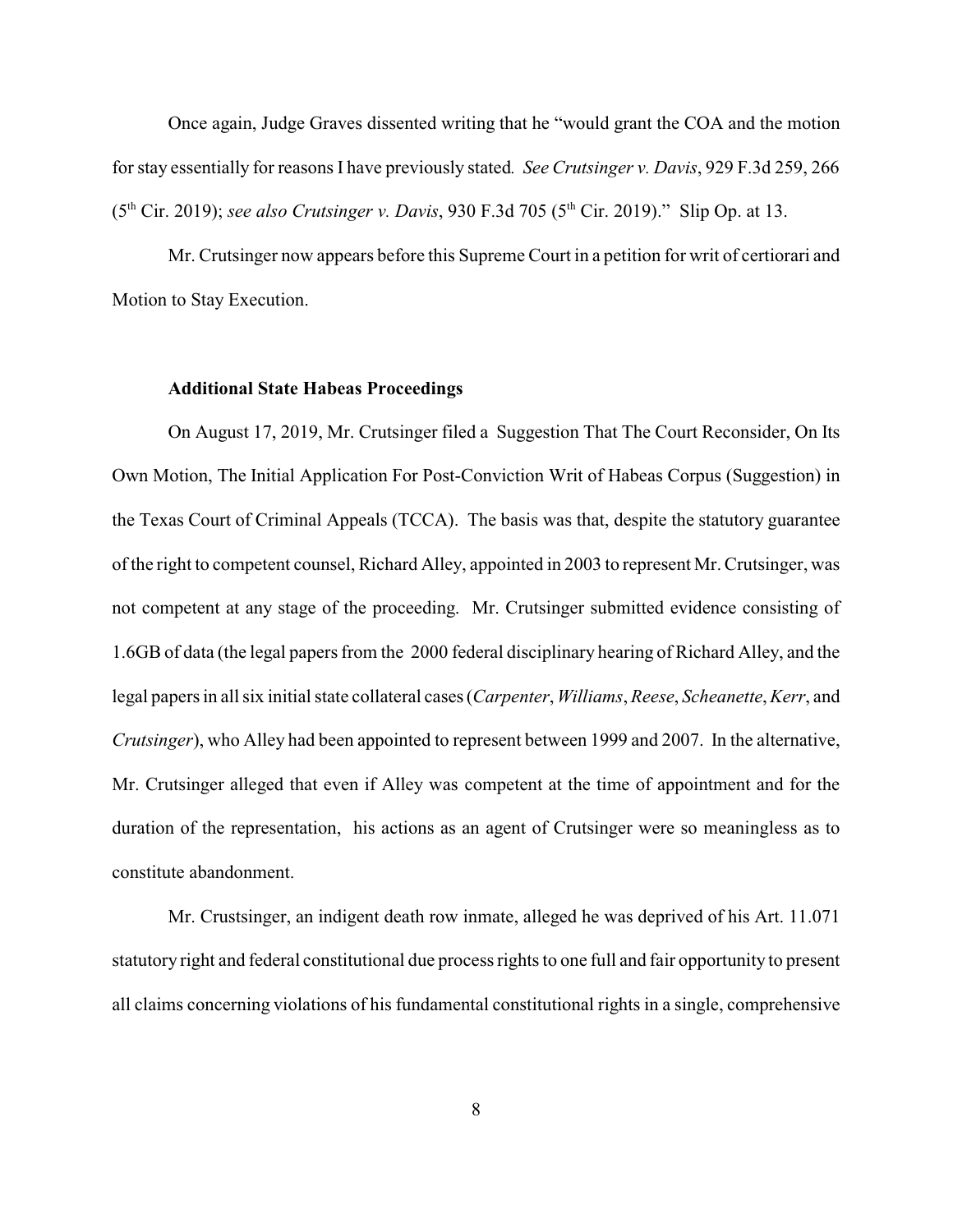post-conviction writ of habeas corpus, citing among other authority, U.S.CONST. amend. XIV, and *Burns v. Ohio*, 360 U.S. 252 (1959).

On August 23, 2019, in an email from General Counsel, the TCCA denied the Suggestion without order. On August 27, 2019, Mr. Crutsinger filed a petition for writ of certiorari and a Motion to Stay Execution. The pleadings are currently pending in this Supreme Court.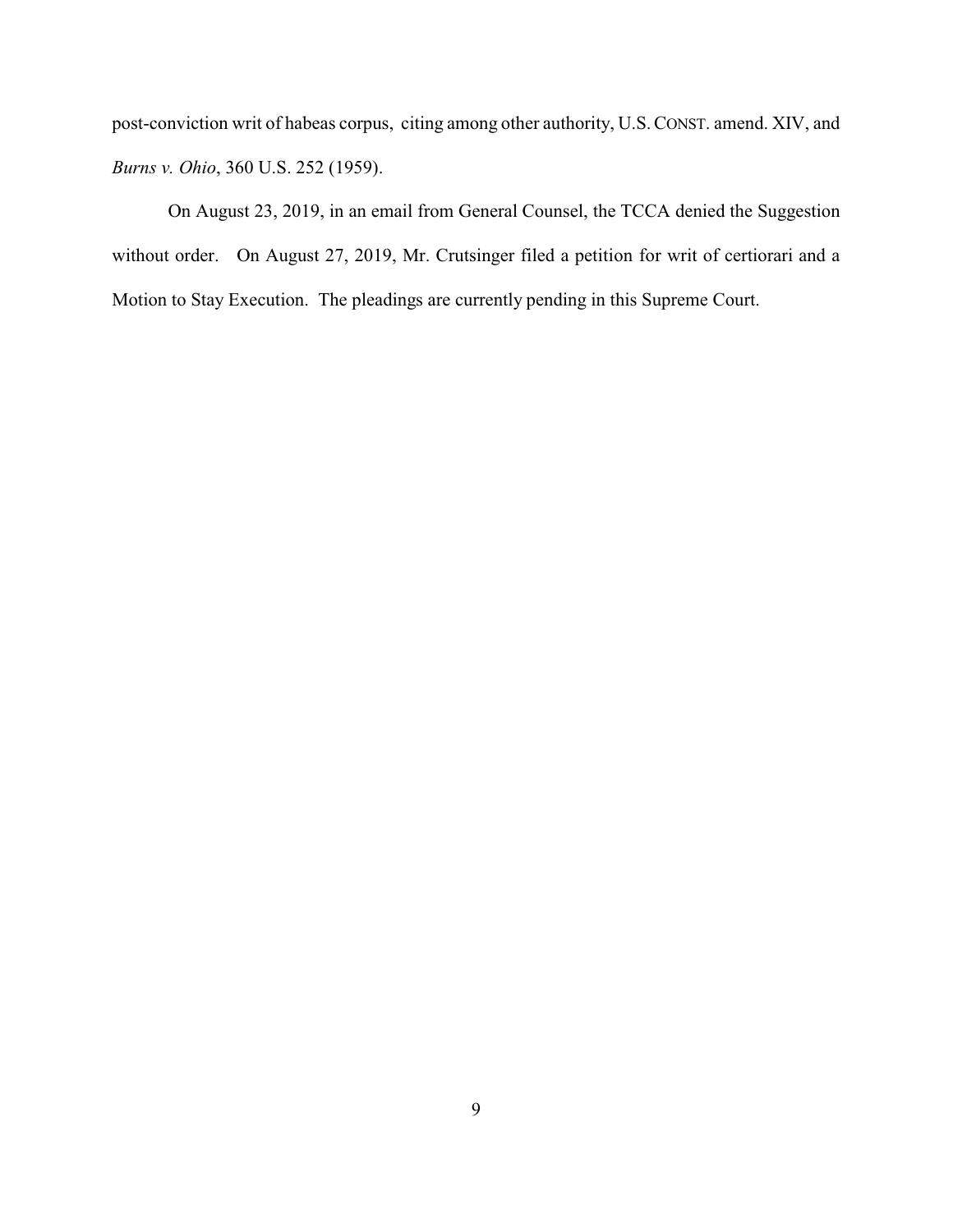#### **REASONS FOR GRANTING THE WRIT**

- **I. This Court should grant certiorari to decide whether in ruling on a 60(b) motion for relief from judgment, a court can consider "a change in the law" as one of many wide-range of factors, in determining whether extraordinary circumstances are present, warranting relief from the judgment** 
	- **A.** *Gonzalez* **did** *not* **announce a** *per se* **rule that subsequent changes in law cannot be an extraordinary circumstance warranting reopening of a final judgment, and Fifth Circuit precedent is in conflict with** *Gonzalez* **and** *Buck* **in so holding**

In Crutsinger VI, the two panel members rejected Crutsinger's arguments that "he is entitled to relief under Rule 60(b) because recent changes in decisional law, including Ayestas, Trevino, and Martinez, coupled with seven additional factors, constitute extraordinarycircumstances," and denied COA. Crutsinger VI, 2019 WL4010718, at \*2 (citations omitted). Judge Graves dissented ("Iwould grant the Certificate of Appealability and the motion for stay essentially for reasons I have previously stated. See Crutsinger III, 929 F.3d at 266; Crutsinger IV, 930 F.3d 705 (5th Cir. 2019). Thus, I respectfully dissent.") (citations shortened) Crutsinger VI, 2019 WL 4010718, at \*6.

Fifth Circuit precedent has interpreted *Gonzalez* to hold that "[a] change in decisional law after entry of judgment does not constitute extraordinary circumstances and is not alone grounds for relief from a final judgment." Crutsinger VI, 2019 WL 4010718, at \*1, and n. 3 *citing Raby*, 907 F.3d at 884. *Gonzalez* did not announce a *per se* rule that subsequent changes in law cannot be an extraordinarycircumstance warranting reopening of a final judgment. *Gonzalez* considered whether the change in law identified by the petitioner in that case was an extraordinary circumstance warranting relief from the judgment. Were there a *per se* rule that a change in decisional law does not, on its own, constitute an "extraordinary circumstance" warranting relief from judgment this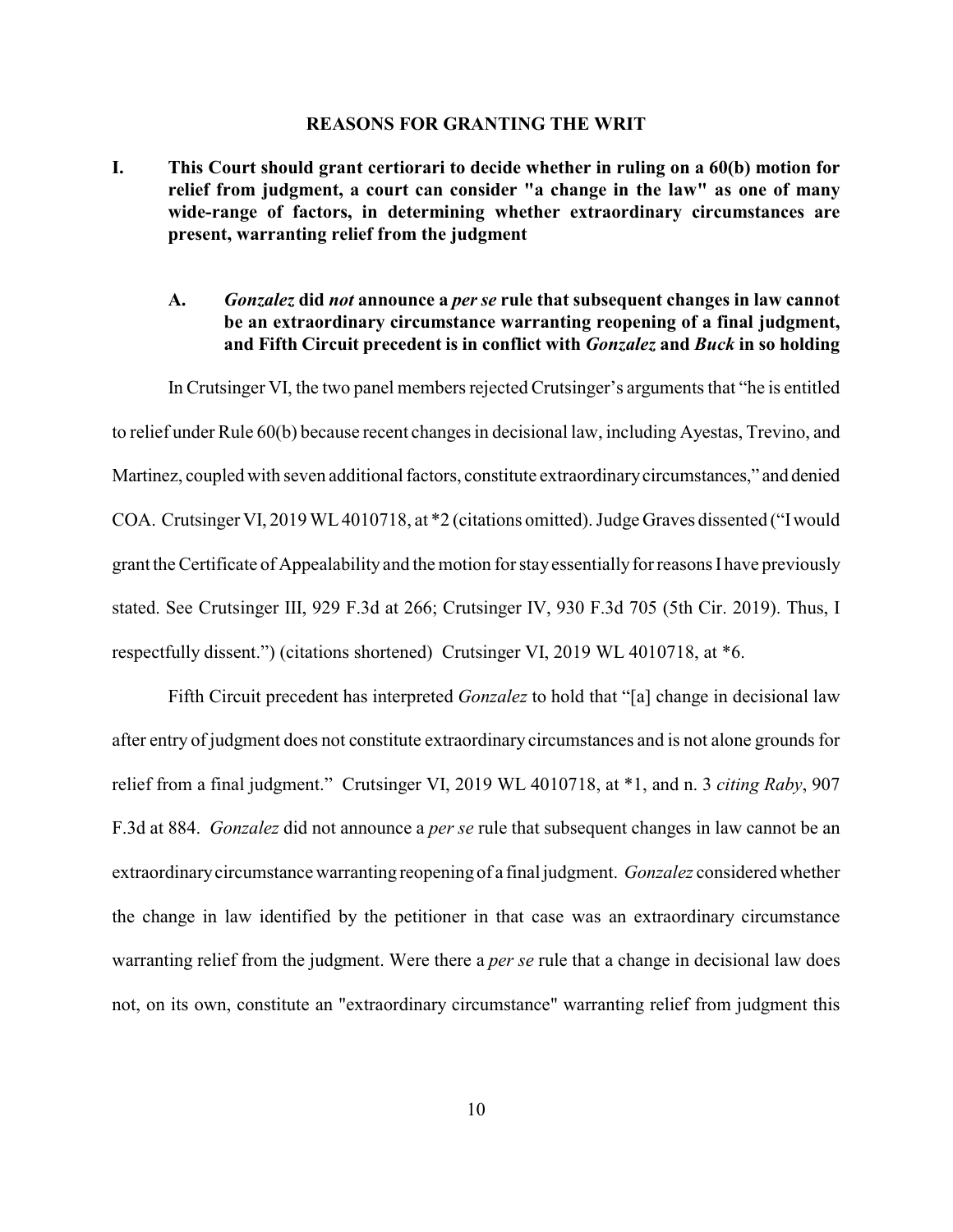Supreme Court would have said so without determining whether it in fact was extraordinary in the *Gonzalez* case.

This Court explained why the change of law identified by the *Gonzalez* petitioner was not extraordinary in that case. The *Gonzalez* petitioner complained about an interpretation of 28 U.S.C. § 2244(d)(2) in his case that was later contradicted by the Supreme Court's *Artuz* decision. The Court wrote that "not every interpretation of the federal statutes setting forth the requirements for habeas provides cause for reopening cases long since final." *Gonzalez v. Crosby*, 545 U.S. 524, 536 (2005). That not every interpretation by a lower court that is revealed to be erroneous by a subsequent Supreme Court decision warrants reopening of a judgment does not mean that no erroneous interpretation does.

Specifically, the *Gonzalez* Court observed that an erroneous application of this particular statute was not extraordinary, because an "unduly parsimonious interpretation of  $\S 2244(d)(2)$ " would just as easily justify reopening as an unduly generous one. *Gonzalez*, 545 U.S. at 537. Mr. Crutsinger has not alleged a defect in an interpretation of substantive or procedural law like a statute of limitations.

Rather, in his Rule 60(b) motion Mr. Crutsinger attacked an antecedent defect in the integrity of the proceeding: a denial of his  $\S 3599$  statutory representation rights<sup>1</sup> that precluded him from identifying and meaningfully pleading factual allegations related to the legality of his confinement because the court held his Sixth Amendment IATC claim was procedurally defaulted. He asserted

<sup>1</sup> *See also Robertson v.Davis*, (SCT No. 19-70006 to be conferenced 10-1-2019)(same denial of §3599 statutory representation rights); *Jones v. Davis*, petition for writ of certiorari due 9/16/2019, same denial of § 3599 Statutory representation rights, *Jones v. Davis*, 927 F.3d 365, 373 (5th Cir. 2019).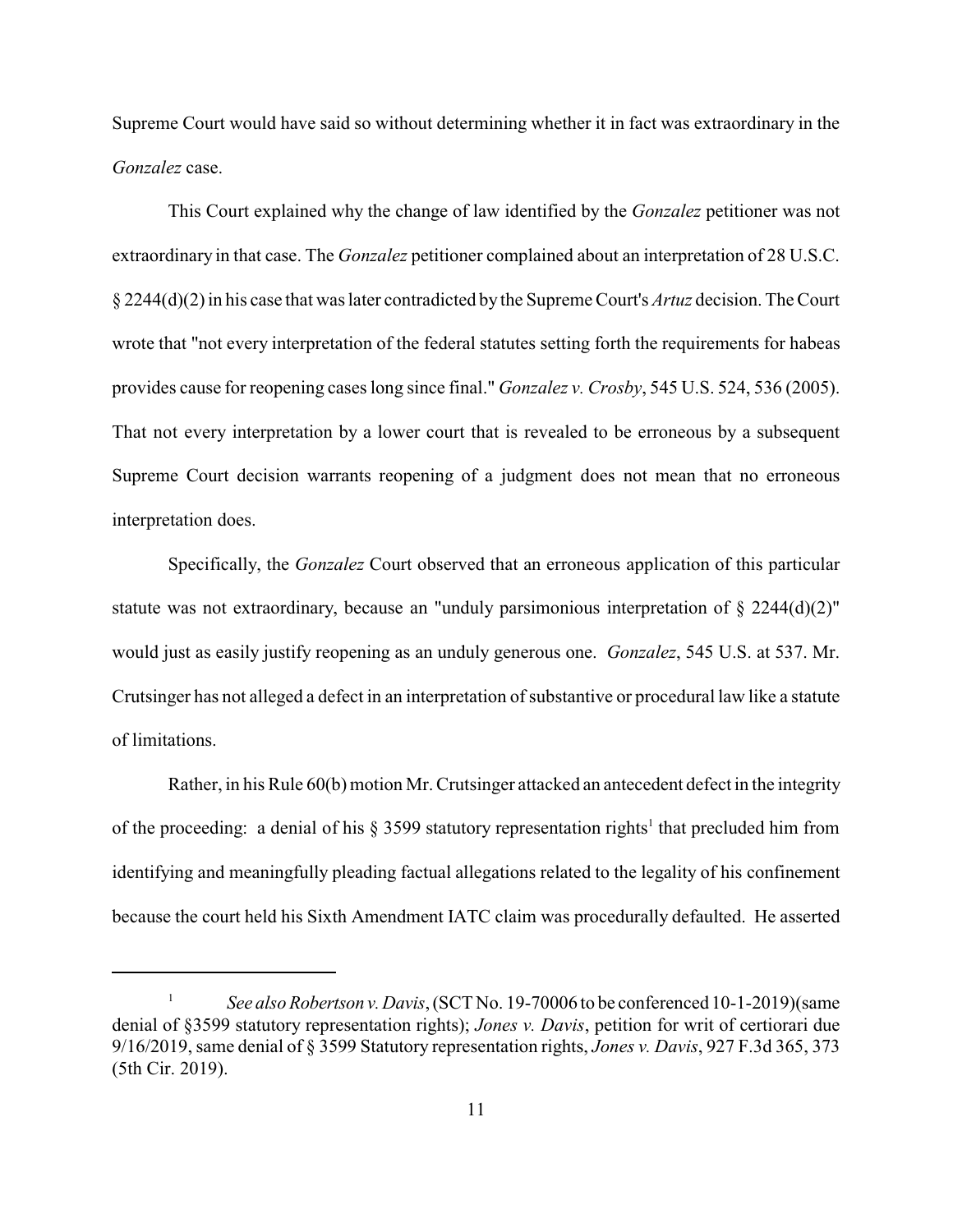he was denied a review of the "true merits" of his claims, which have never been considered or adjudicated by any federal court. *See Seven Elves, Inc. v. Eskenazi*, 635 F.2d 396, 401 (5th Cir. 1981) (recognizing with respect to Rule 60(b) motions that, "although the desideratum of finality is an important goal, the justice-function of the courts demands that it must yield, in appropriate circumstances, to the equities of the particular case in order that the judgment might reflect the true merits of the cause").

Because of deficient state habeas representation (to the point of abandonment), $2$  Mr. Crutsinger arrived in federal court without ever having had an opportunity to investigate the effectiveness of his trial counsel's sentencing investigation. In federal court, Mr. Crutsinger never had a meaningful opportunity to investigate the facts of a possible Sixth Amendment claim his federal habeas counsel identified. In *McFarland v. Scott*, 512 U.S. 849 (1994), the Supreme Court recognized that the complexity of habeas corpus jurisprudence "makes it unlikely that capital defendants will be able to file successful petitions for collateral relief" without representation, including "[t]he services of investigators and other experts" which "may be critical in the preapplication phase of a habeas corpus proceeding, when possible claims and their factual bases are researched and identified." *McFarland*, 512 U.S. at 855-56. *McFarland*'s essential holding is that the deprivation of meaningful representation prevents the "true merits" of a habeas applicant's claims from ever being heard. *See McFarland*, 512 U.S. at 856 ("Requiring an indigent capital petitioner to proceed without counsel in order to obtain counsel thus would expose him to the substantial risk that his habeas claims never would be heard on the merits.").

<sup>2</sup> *See Crtusinger v. Texas*, Sup Ct No. 19-5715, currently pending before this court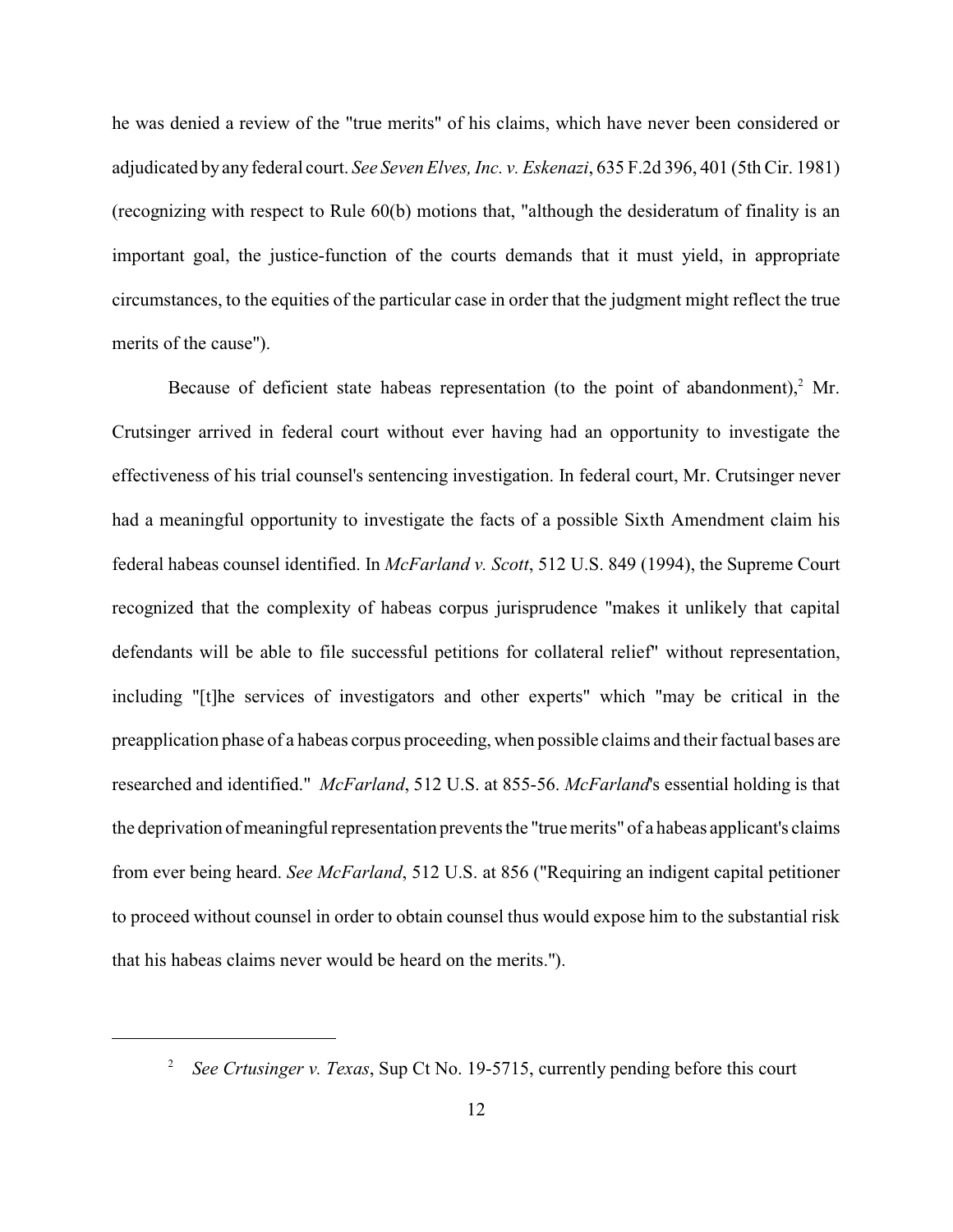Thus, the deprivation of Crutsinger's representation right demands a remedy and places this case on an entirely different footing from *Gonzalez*. There is not any rote rule of law that can be distilled from *Gonzalez* to dispose of Mr. Crutsinger's 60(b) motion. A court must simply ascertain for itself, based on the totality of circumstances alleged, whether relief from the judgment is warranted. And in *Crutsinger*, based on the totality of circumstances alleged, relief from the judgment is warranted.

## **B. Crutsinger raised seven (7) factors, in addition to a change in a decisional law. Even so,** *Martinez/Trevino* **was not a** *mere* **change in decisional law. It provides a baseline for the 60(b) inquiry**

It is it curious why Crutsinger VI recites:

- "Mere changes in decisional law, *without more*, do not constitute extraordinary circumstances." Crutsinger VI, 2019 WL 4010718, at \*4; and
- "A change in decisional law after entry of judgment does not constitute extraordinary circumstances and *is not alone* grounds for relief from a final judgment." Crutsinger VI, 2019 WL 4010718, at \*1.

And why Crutsinger IV recites:

• "Though acknowledging that we were without jurisdiction to make a merits determination on his Rule 60(b)(6) motion, .... Crutsinger's motion, with its focus on *mere* changes in decisional law, provides us with no occasion to doubt that conclusion.") (emphasis supplied). Crutsinger, 930 F.3d at 707.

And why Crutsinger VI asserts:

• "Circuit precedent also squarely forecloses Crustinger's claim," citing Fifth Circuit case law at footnote 8, <sup>3</sup> which hold a change in law "*alone*," or

<sup>3</sup> *See Adams v. Thaler*, 679 F.3d 312, 319 (5thCir. 2012) (emphasis supplied) ("Our precedents hold that "[a] change in decisional law after entry of judgment does not constitute exceptional circumstances and is *not alone* grounds for relief from a final judgment" under Rule 60(b)(6)." ) (emphasis supplied); *Haynes v. Davis*, 733 Fed. Appx. 766, 768 (5th Cir. 2018) (emphasis supplied) ("Furthermore, a change in decisional law does not, *on its own*, constitute an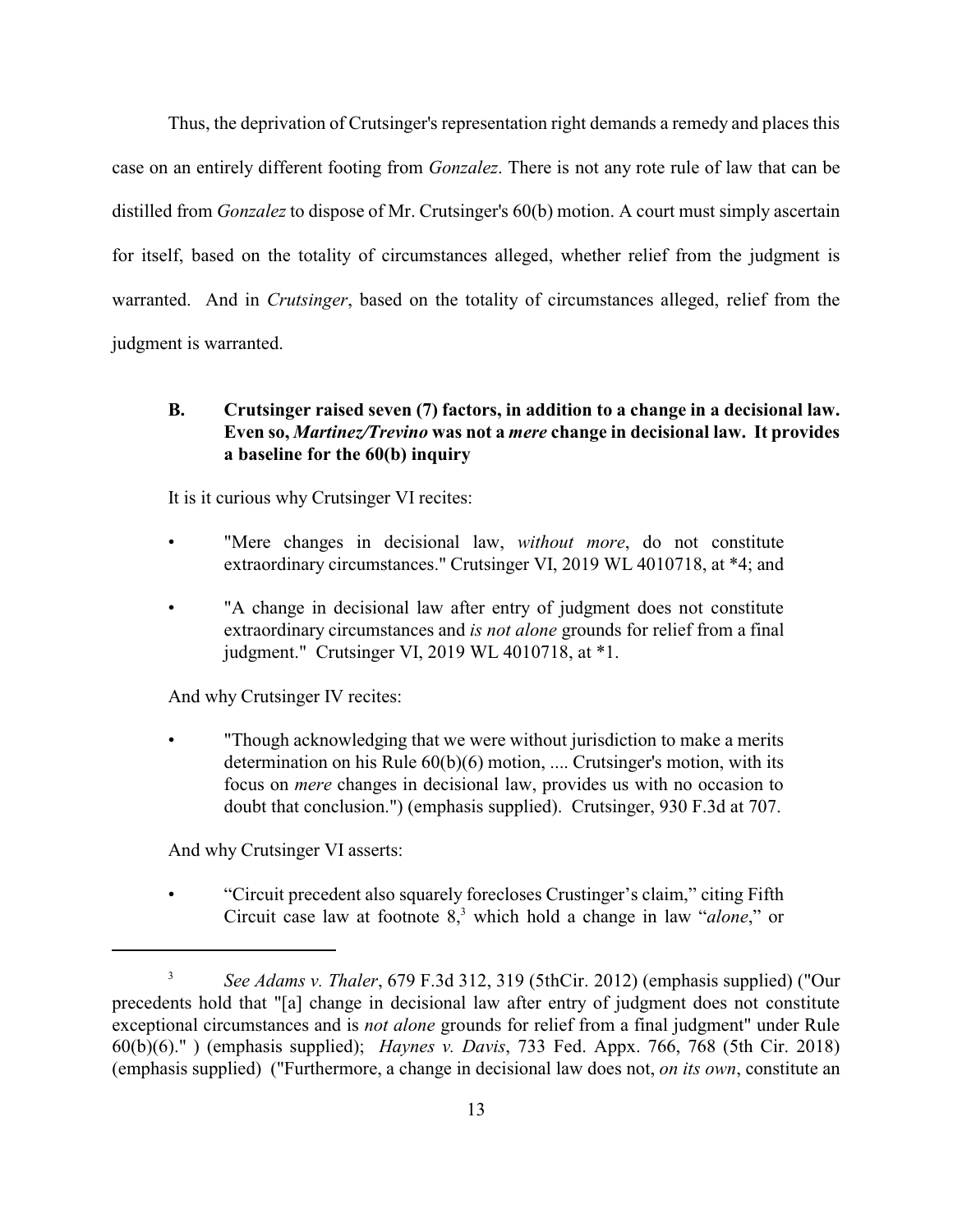"*without more*," or "*on its own*" does not constitute extraordinary circumstances. Crutsinger VI, 2019 WL 4010718, at \*4, n.8.

In *Buck*, this Court announced that "[i]n determining whether extraordinary circumstances are present, a court may consider a *wide range of factors*." (Emphasis supplied) *Buck v. Davis*, 137 S.Ct. 759, 778 (2017). And that is exactly what Mr. Crutsinger did as acknowledged in the lower court opinions *See Crutsinger* VI("Crutsinger maintains that he is entitled to relief under Rule 60(b) because recent changes in decisional law, including *Ayestas*, *Trevino* and *Martinez*, *coupled with seven additional factors*, constitute extraordinary circumstances." (Citations omitted, emphasis supplied) *Crutsinger*, 2019 WL 4010718, at \*2. *See also* Crutsinger V, 2019 WL 3749530, at \*2 ("Crutsinger asserts that the followingadditional factors together create extraordinarycircumstances that justify reopening the judgment," and enumerates seven (7) factors).

It appears the answer is that Crutsinger VI seeks to deflect from its glaring omission. The opinion failed to address Crutsinger's argument that *Martinez/Trevino* is not a *mere* change in law. Mr. Crutsinger asserted that jurists of reason would debate the characterization in Crutsinger VI, and illustrated his point with the writings of Judge Graves, Judge Dennis, and Justice Scalia.

Judge Graves in his dissent (Crutsinger III) pointed out "*Martinez* provides an exception for claims such as Crutsinger's. *Martinez* was an equitable ruling." *Crutsinger v. Davis*, 929 F.3d 259, 267 (5<sup>th</sup> Cir. 2019).

<sup>&</sup>quot;extraordinary circumstance" warranting relief from judgment."); *Diaz v. Stephens*, 731 F.3d 370, 375 (5th Cir. 2013), *citing Bailey v. Ryan Stevedoring Co.*, 894 F.2d 157, 160 (5th Cir.1990) ("As Diaz acknowledges, this court has held that "[a] change in decisional law after entry of judgment does not constitute exceptional circumstances and is *not alone* grounds for relief from a final judgment" under Rule 60(b)(6).");*Hernandez v. Thaler*, 630 F.3d 420, 430 (5th Cir. 2011) (emphasis supplied) ("We have previously held that "[a] change in decisional law after entry of judgment does not constitute exceptional circumstances and is *not alone* grounds for relief from a final judgment" under Rule 60(b)(6)."). (Emphasis supplied).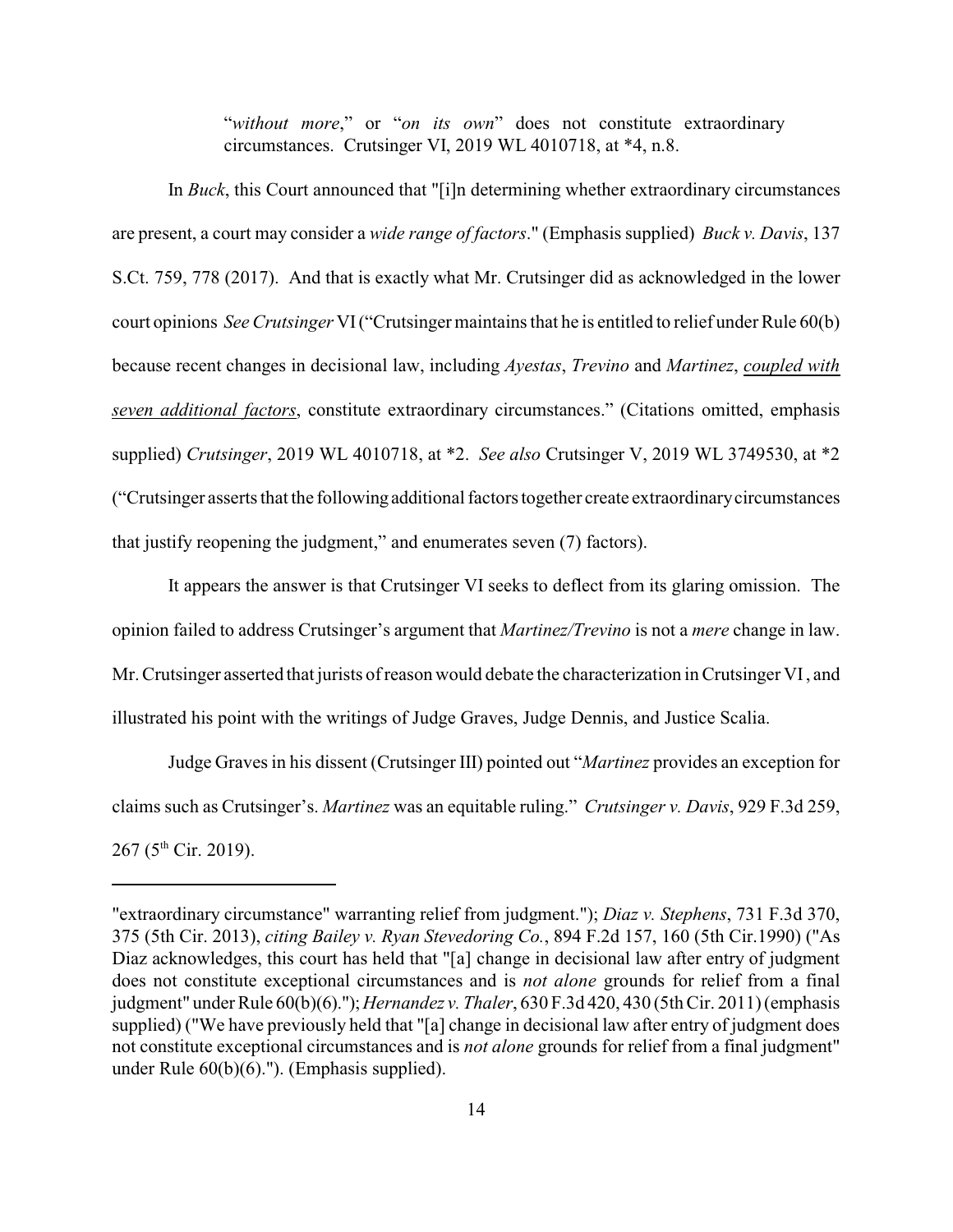Judge Dennis in his dissent in *Haynes*, quotes Justice Scalia's dissent in *Martinez*. *Haynes v. Davis*, 733 Fed. Appx. 766, 772 (5th Cir. 2018) (Dennis, J., dissenting). This is the very same unpublished *Haynes* decision that the two-member opinion insisted foreclosed Crutsinger claim.

Justice Scalia wrote that *Martinez*was "a repudiation of the longstanding principle governing procedural default, which *Coleman* and other cases consistently applied," *Martinez*, 566 U.S. at 2. Justice Scalia described *Martinez* as "a radical alteration of our habeas jurisprudence."*Martinez*, 566 U.S. at 2*. See Haynes*, 733 Fed. Appx. at 771-772 (Dennis, J., dissenting) *quoting Martinez*, 566 U.S. at 2 , 15 (Scalia, J., dissent).

And Judge Dennis concluded in *Haynes*: "The change adopted in *Martinez* and expanded in *Trevino* was also important, crafted, as it was, to ensure that fundamental constitutional claims receive review by at least one court," and "*[t]hough not alone an 'extraordinary circumstance' warranting Rule 60(b) relief, this significant change in habeas jurisprudence provides an important baseline for our review..*.." *Haynes*, 733 Fed. Appx. at 771-772 (Dennis, J., dissenting).

#### **C.** *Buck* **stands for the proposition thatfinality is** *not***the overriding concern when assessing Rule 60(b) motions in habeas cases**

The district court complained that "Eleven years ago, this Court denied federal habeas petitioner Billy Jack Crutsinger's request under 18 U.S.C. § 3599(f) for funds to investigate an unexhausted and procedurally barred claim of ineffective trial counsel." *Crutsinger* V, 2019 WL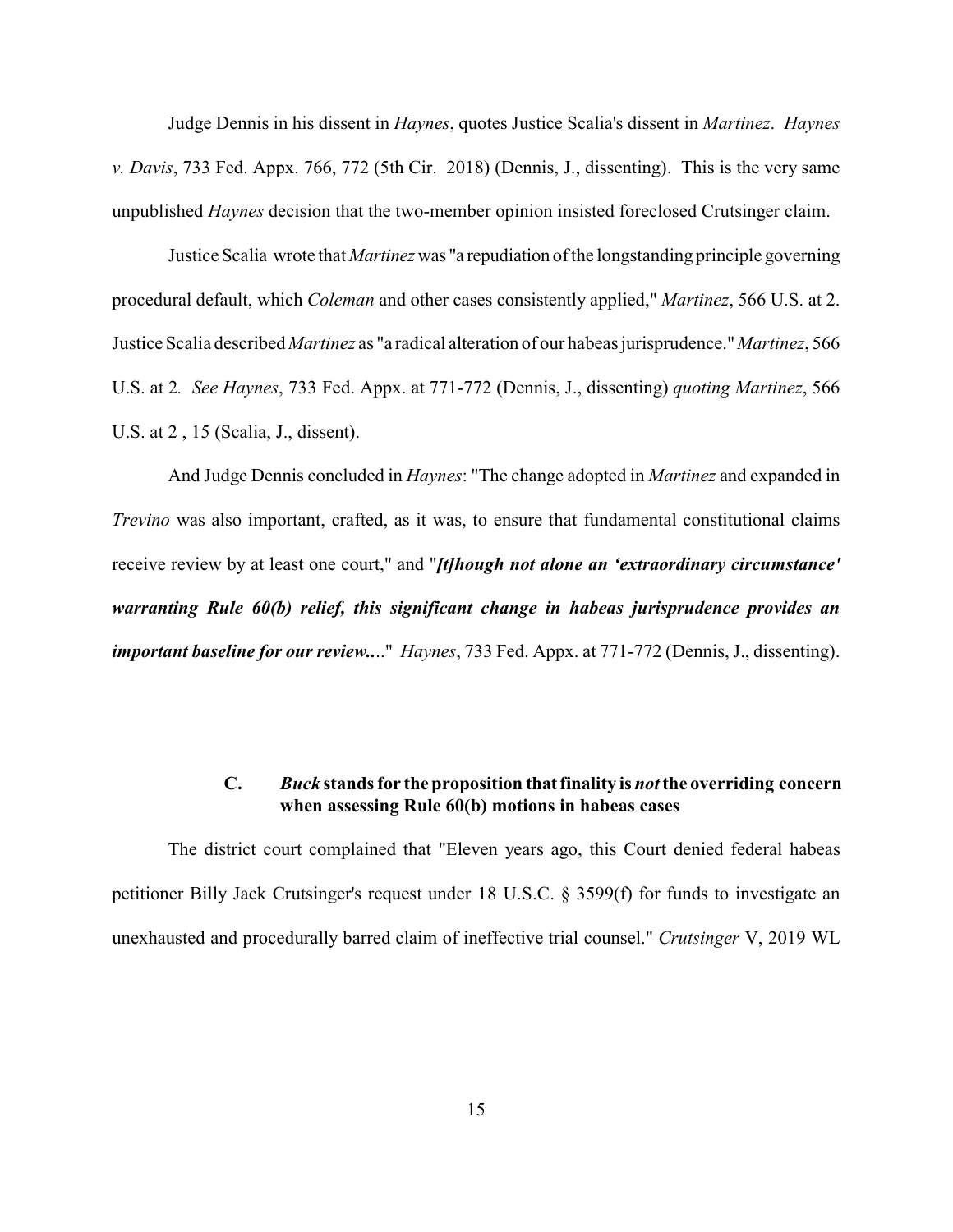3749530, at \*1. Tracking the Respondent's arguments, which rely on *Haynes*, an unpublished

opinion that has no precedential authority, 4 Crutsinger VI wrote:

In Diaz, 731 F.3d at 377), we emphasized that the petitioner's circumstances were 'no more unique or extraordinary than any other capital inmate who defaulted claims in state court prior to Trevino.' (Citation omitted.) So, too, with Crutsinger's funding request after Ayestas.

Moreover, in *Haynes,* 733 F. App'x at 770, we maintained that "finality is a particularly strong consideration in the habeas context." The state emphasizes that here, as in *Haynes*, Crutsinger has been litigating his claims in federal court for more than a decade and has received multiple stages of review. In both cases, we found that Rule 60(b) relief was not warranted.

Crutsinger VI, 2019 WL 4010718, at \*3. Crutsinger VI Is in conflict with *Buck*.

Mr. Crutsinger had demonstrated jurists of reason could disagree,. See Crutsinger's Reply

at 13-14 (5th Cir. No. 19-70012). Judge Dennis wrote in his dissent in *Haynes*:

The majority opinion cites *Diaz v. Stephens*, 731 F.3d 370 (5th Cir. 2013), for the proposition that "in the context of habeas law, comity and federalism elevate the concerns of finality, rendering the  $60(b)(6)$  bar even more daunting." But, as is clear from that opinion, the quoted language is a statement by one judge only, not joined by the other panel members. *See id.* at 376 n.1 (statement of Jones, J.) ("Judge Jones notes that.... in the context of habeas law, comity and federalism elevate the concerns of finality, rendering the 60(b)(6) bar even more daunting."). In any case, whatever weight this statement might carry is strongly tempered by the Supreme Court's recent rejection of the notion that finality is the overriding concern when assessing Rule 60(b) motions in habeas cases. *Buck*, 137 S.Ct. at 779. As the Court explained, "the whole purpose of Rule  $60(b)$  is to make an exception to finality." Id.

*Haynes,* 733 Fed. Appx. at, 775–76 (Dennis, J., dissenting).

<sup>&</sup>lt;sup>4</sup> "Pursuant to 5th Cir. R. 47.5, the court has determined that this opinion should not be published and is not precedent except under the limited circumstances set forth in 5th Cir. Loc. R. 47.5.4." *Haynes v. Davis, 733 Fed. Appx. 766, 766 (5<sup>th</sup> Cir. 2018).*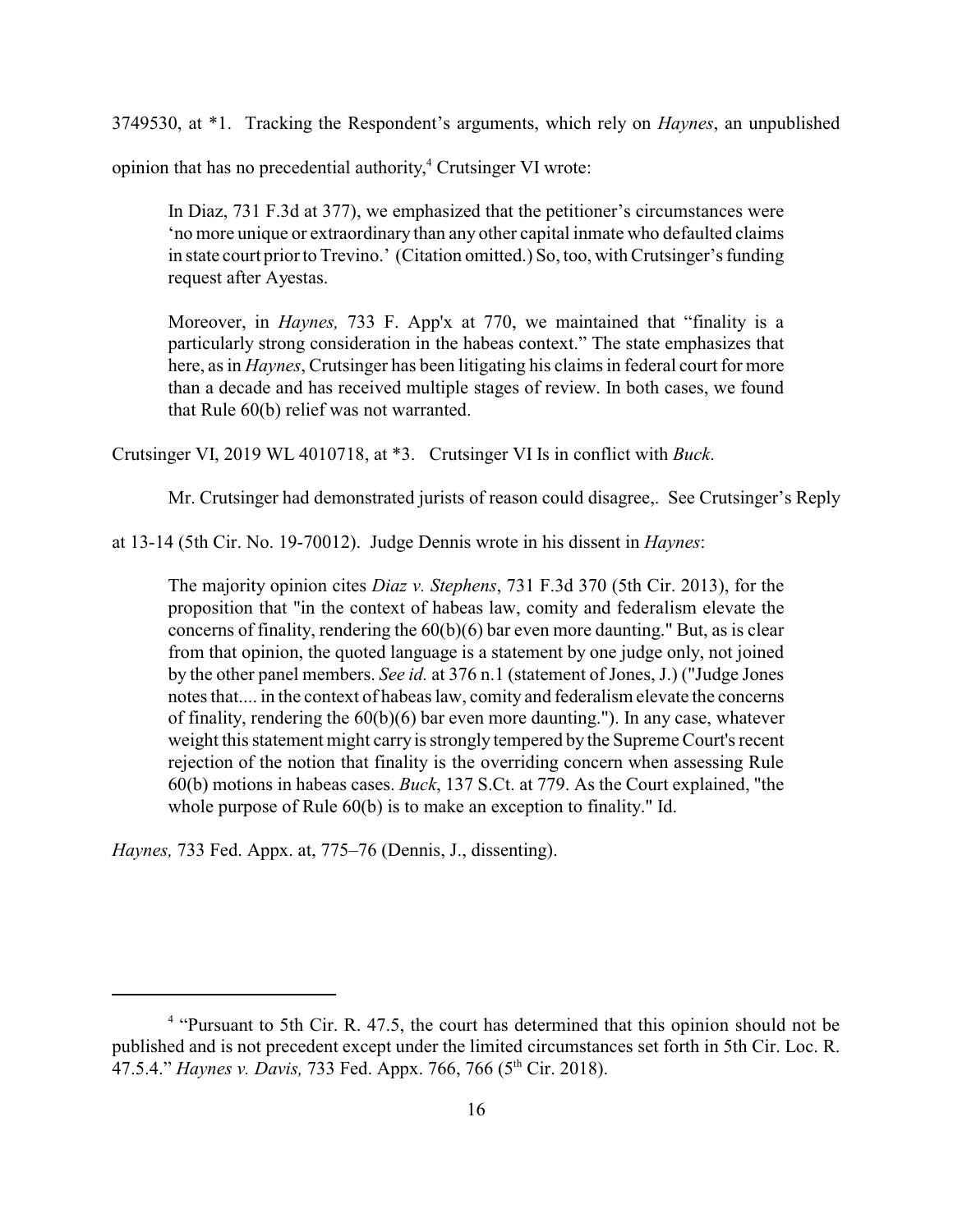In sum, as Judge Graves in dissent in Crutsinger III recognized:

- (1) Gonzalez itself "indicates the possibility that some changes [in law] provide cause for reopening cases," Crutsinger III, 929 F.3d at 269;
- (2) Mr. Crutsinger "has not abandoned this issue and has been extremely diligently" trying to correct the flawed application of the representation statute," Crutsinger III, 929 F.3d at 271;
- (3) the "risk of injustice to Crutsinger in not reopening the judgment and properly deciding his funding motion is great, while the risk of injustice to the government is nonexistent," Crutsinger III, 929 F.3d at 271;
- (4) there exists "a risk of undermining the public's confidence in the judicial process" because the erroneous representation ruling in this case "dictate[s] the outcome of every decision that follows," Crutsinger, 929 F.3d at 271.

"Crutsinger has shown that extraordinarycircumstances exist to justify reopening the final judgment

on his habeas petition." Crutsinger III, 929 F.3d at 271 (Graves, J., dissenting).

For all of the aforementioned reasons, Mr. Crutsinger asks this Court to grant certiorari to answer the question: Whether in ruling on a 60(b) motion for relief from judgment, a court can consider "a change in the law" as one of many wide-range of factors, in determining whether extraordinary circumstances are present, warranting relief from the judgment.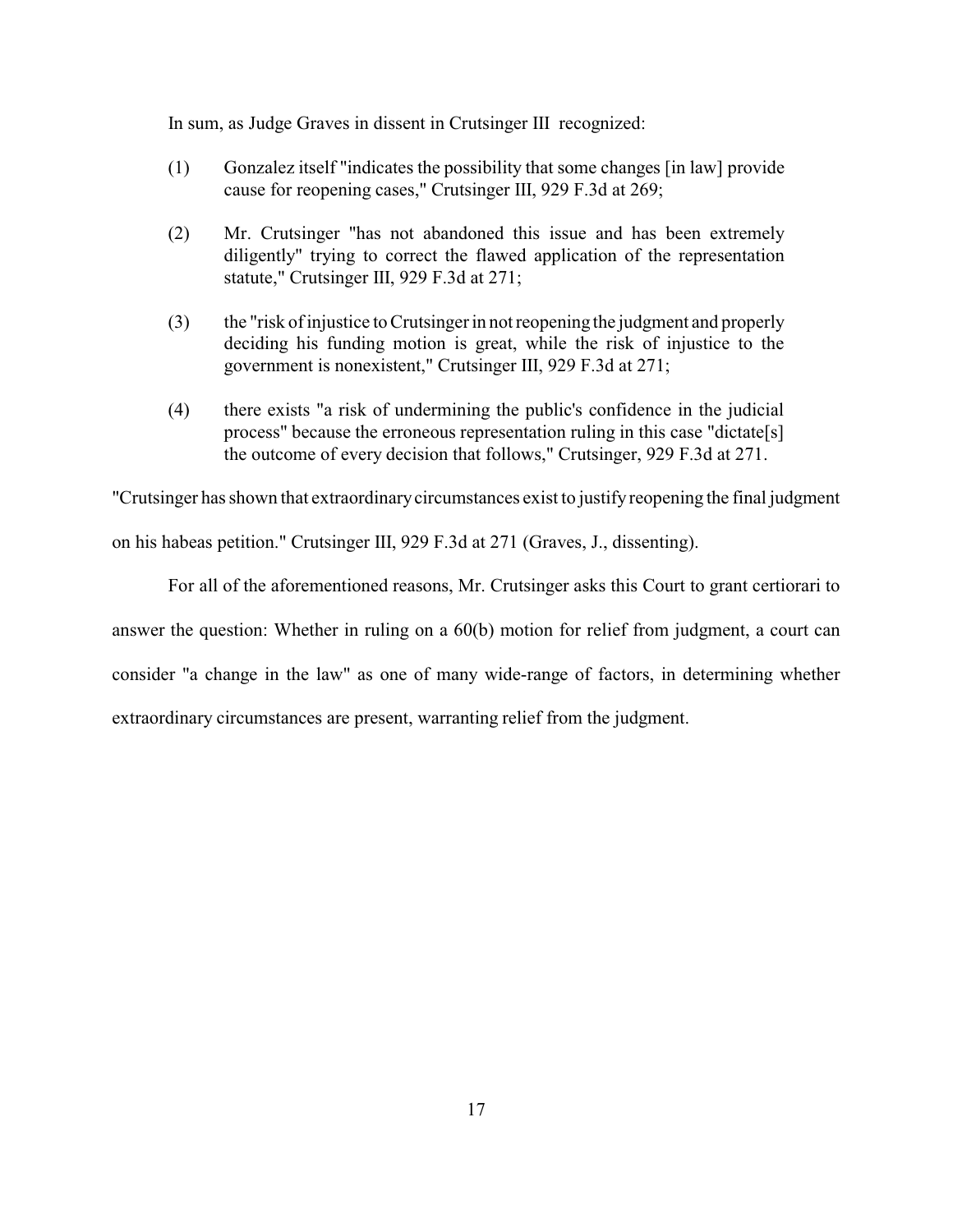**II. This Court should grant certiorari to decide whether an allegation that an indigent, death-sentenced habeas applicant has been deprived of his statutory right to representation in a 28 U.S.C. § 2254 federal habeas corpus proceeding is an allegation that there existed a structural defect in the integrity of the proceeding, and whether an applicant can challenge that structural defect in a Motion for Relief From the Judgment under Fed. R. Civ. P. 60(b)**

In rejecting the extraordinary factors raised by Crutsinger to reopen the judgment, the district court ruled, among other things, that "the changes in the law affecting funding [in Crutsinger] are, if anything less extraordinary than the changes discussed in *Gonzalez* because a lack of funding did not prevent Crutsinger from presenting a claim." Crutsinger V, 2019 WL 3749530, at \*2. [Mem. Op. Doc 120 at 4, 7-15; 16-26]. It held that "Crutsinger wrongly characterizes the alleged defect in this proceeding as structural error in the form of the denial of representation. This Court's 2008 ruling on his motion for funding was not a "defect" in the proceedings." Crutsinger V, at \*3.

The Fifth Circuit's Crutsinger VI opinion erroneously holds the district "court's analysis is both helpful and, more importantly, correct." Crutsinger VI, 2019 WL 4010718, at \*4. It asserts "the movant failed to offer 'any authority that [§] 3599 has ever provided relief pursuant to Rule 60(b).'" Crutsinger VI, 2019 WL 4010718, at \*3, *quoting In re Johnson*, \_ F.3d \_\_, 2019 WL 3814384, at \*3 (5th Cir. Aug. 15, 2019).

Crutsinger VI further states:

The district court engaged in an extensive review of the record to demonstrate that Crutsinger's representation at trial was not egregious and that he was not precluded from receiving a merits-based review of his federal habeas claims, including his claim of ineffective assistance of counsel ("IAC") .... As the court rightly emphasized, Crutsinger's 'assertions that the denial of funding precluded a true merits review and that trial counsel's representation was egregious, border on frivolous.' Crutsinger V, 2019 WL 3749530, at \*3. Neither of these factors supports his claim that extraordinary circumstances justify reopening."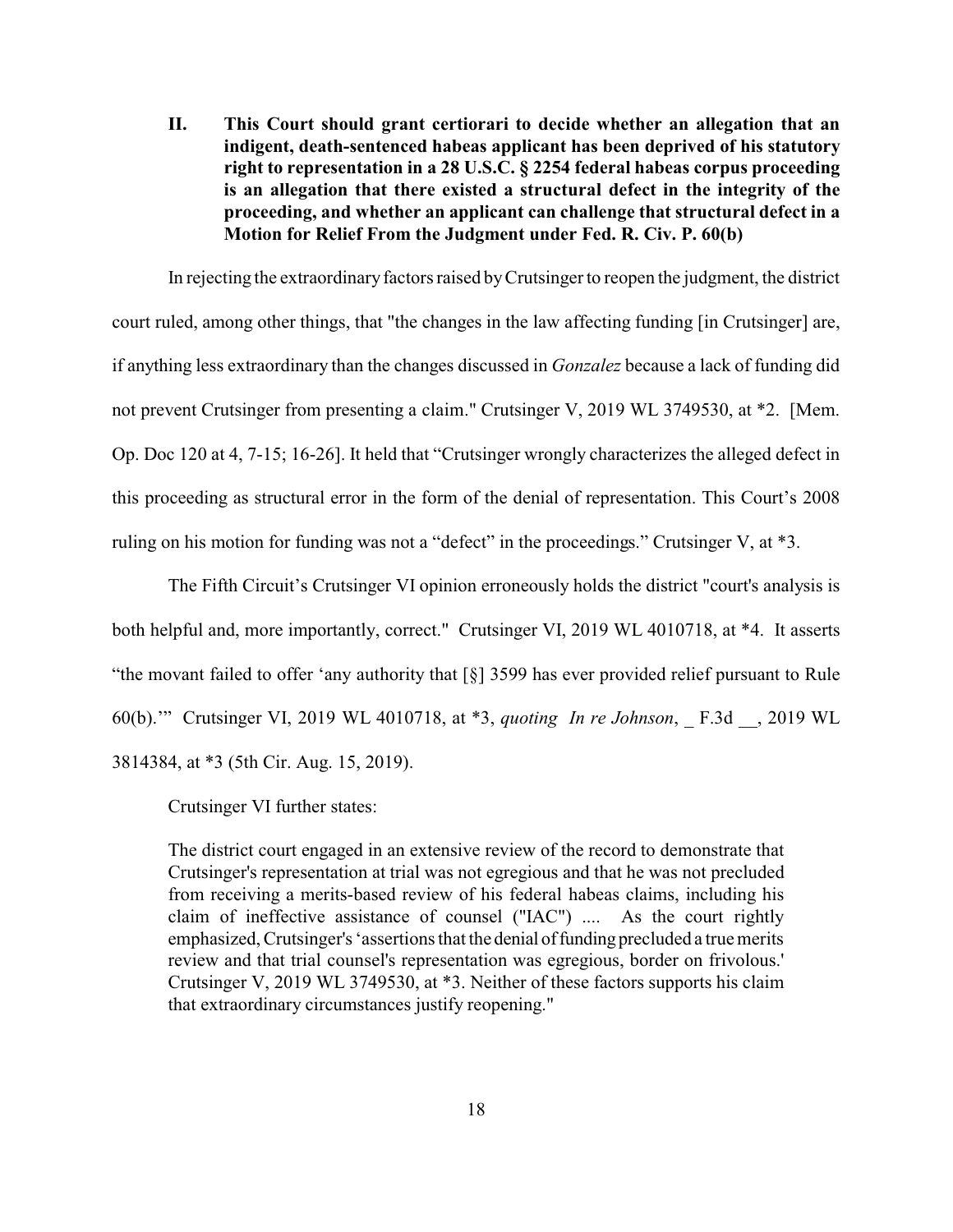Crutsinger VI, 2019 WL 4010718, at \*4, citing Crutsinger I, 2012 WL 369927, at \*3-6, \*4–13 (N.D. Tex. Feb. 6, 2012).

Crutsinger VI, and all the preceding Crutsinger rulings (I-V) are in conflict with *Ayestas v. Davis*, 138 S.Ct. 1080 (2018), *McFarland v. Scott*, 512 U.S. 849, 856 (1994), and *Gideon v. Wainwright*, 372 U.S. 335 (1963).

### **A. In determining if Crutsinger's § 3599 funding request was reasonably necessary, the district court's analysis was limited to a record-bound review, with the goal of proving trial counsel did some investigation contrary to** *Ayestas*

In its Memorandum Opinion (Mem. Op.), the district court answered in the negative, the two

questions it posited:

The questions now before the Court are whether the circumstances require reopening this case under Federal Rule of Civil Procedure 60(b) (6) and, if so, whether Crutsinger has made the necessary showing for funding under § 3599(f). The Court answers both of these questions in the negative.

Crutsinger V, 2019 WL 3749530, at \*1.

*Ayestas* sets the standard for the funding determination: "Proper application of the "reasonablynecessary" standard thus requires courts to consider [1] the potential merit of the claims that the applicant wants to pursue, [2] the likelihood that the services will generate useful and admissible evidence, and [3] the prospect that the applicant will be able to clear any procedural hurdles standing in the way." *Ayestas v. Davis*, 138 S.Ct. 1080, 1094 (2018). The district court's analysis in Crutsinger V is in conflict with *Ayestas*, and its affirmance by the Fifth Circuit, places Crutsinger VI in conflict with *Ayestas* also.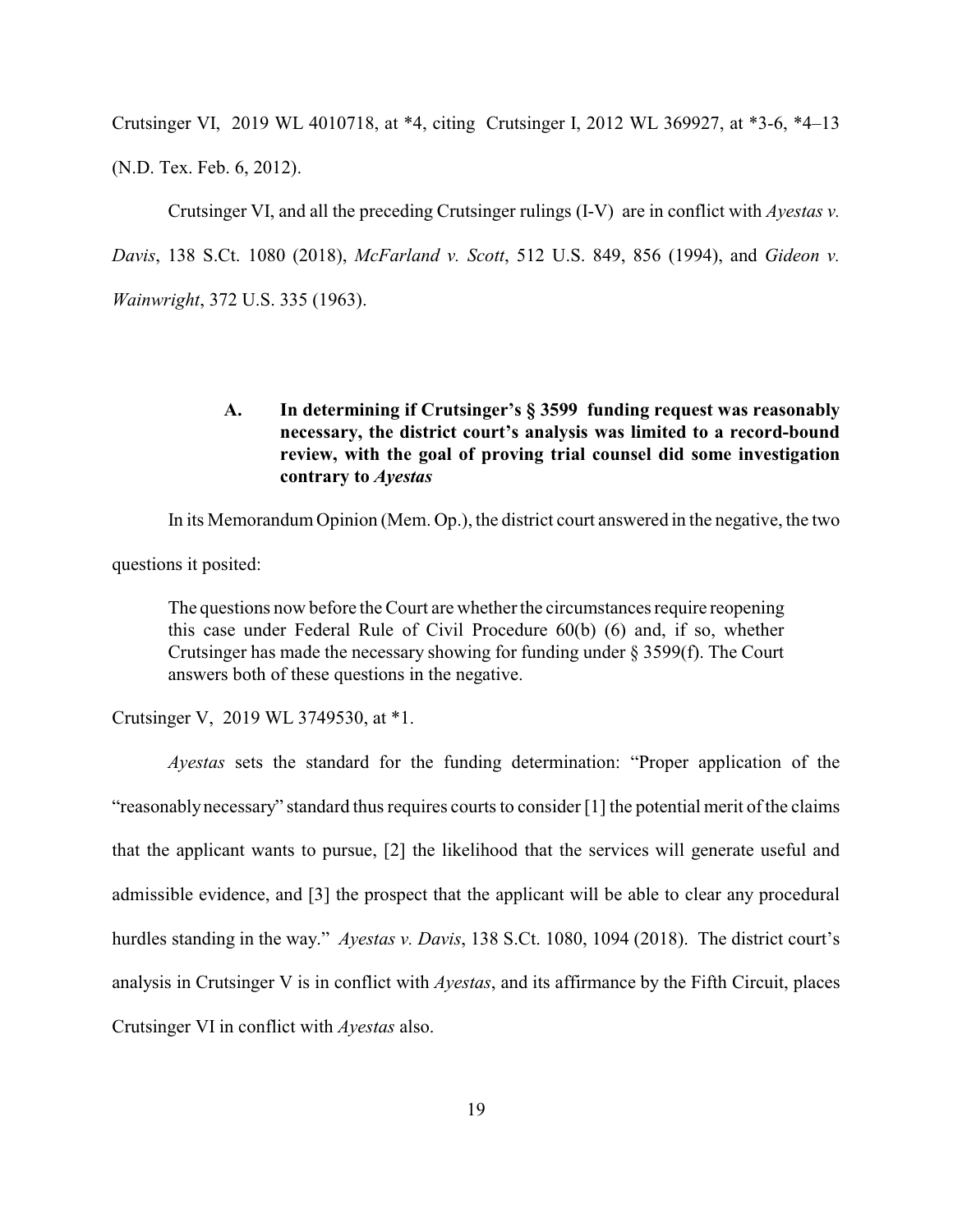To support its negative answer to the second question, the district court "engaged in an extensive" record-bound review. Crutsinger VI, 2019 WL 4010718, at \*4. The district court scoured the clerk's record, reporter's record, and state habeas record for evidence of what trial counsel *did*. 5 Crutsinger V, 2019 WL 3749530, at \*4-5:

- ("In addition, the trial court clerk's record includes [the Goodness report, the trial counsel affidavit given in state habeas after the convicting court granted the prosecutor's motion])" at \*4;
- ("The clerk's record also [includes orders, rigorous pretrial motions practice] which speaks to the quality of counsel's overall representation") at  $*4$ ;
- ("the clerk's record contains .... [refers to Tarrant County District Attorney Office's open-file policy and that these records *would* have been available for trial counsel's review, but not that trial counsel did review them]) at \*4; and
- ("Next, this Court assessed trial counsel's investigative efforts from the contents of the reporter's record." at \*5).

At the end, the district court concludes "IfCrutsinger's failure to obtain funding prevented him from

presenting a claim, he has not stated what exactly that claim is." Crutsinger V, 2019 WL 3749530,

at \*6. This is simply not true.

In his 04/29/2008 initial funding request, [Doc 13 at 2, 3], Mr. Crutsinger asked for funding "to investigate and develop the factual basis ... of a Wiggins/Rompilla claim." In his initial 04/29/2008 motion and 05/08/2008 Motion to Reconsider [Doc 17], Mr. Crutsinger explained to the

<sup>&</sup>lt;sup>5</sup> Based on the district court's record-bound review, the court wrote that "trial counsel had procured a fact investigator, a psychiatrist (Barry Mills), a DNA expert (Identagene, Inc.), a forensic psychologist andmitigation investigator (KellyGoodness), and a prison classification expert (Walter Quijano),... [engaged in] a rigorous pretrial motions practice," and speculates that because "Tarrant County ... also practices an open-file policy in capital murder cases.... thus, all records obtained by the prosecution would have been available to the defense...." Crutsinger V, 2019 WL 3749530, at \*4. Thereafter, the Mem. Op. writes about the physical evidence and witness testimony in both phases of the trial. Crutsinger V at \*4-5, [Mem. Op. Doc 120 at 11-13].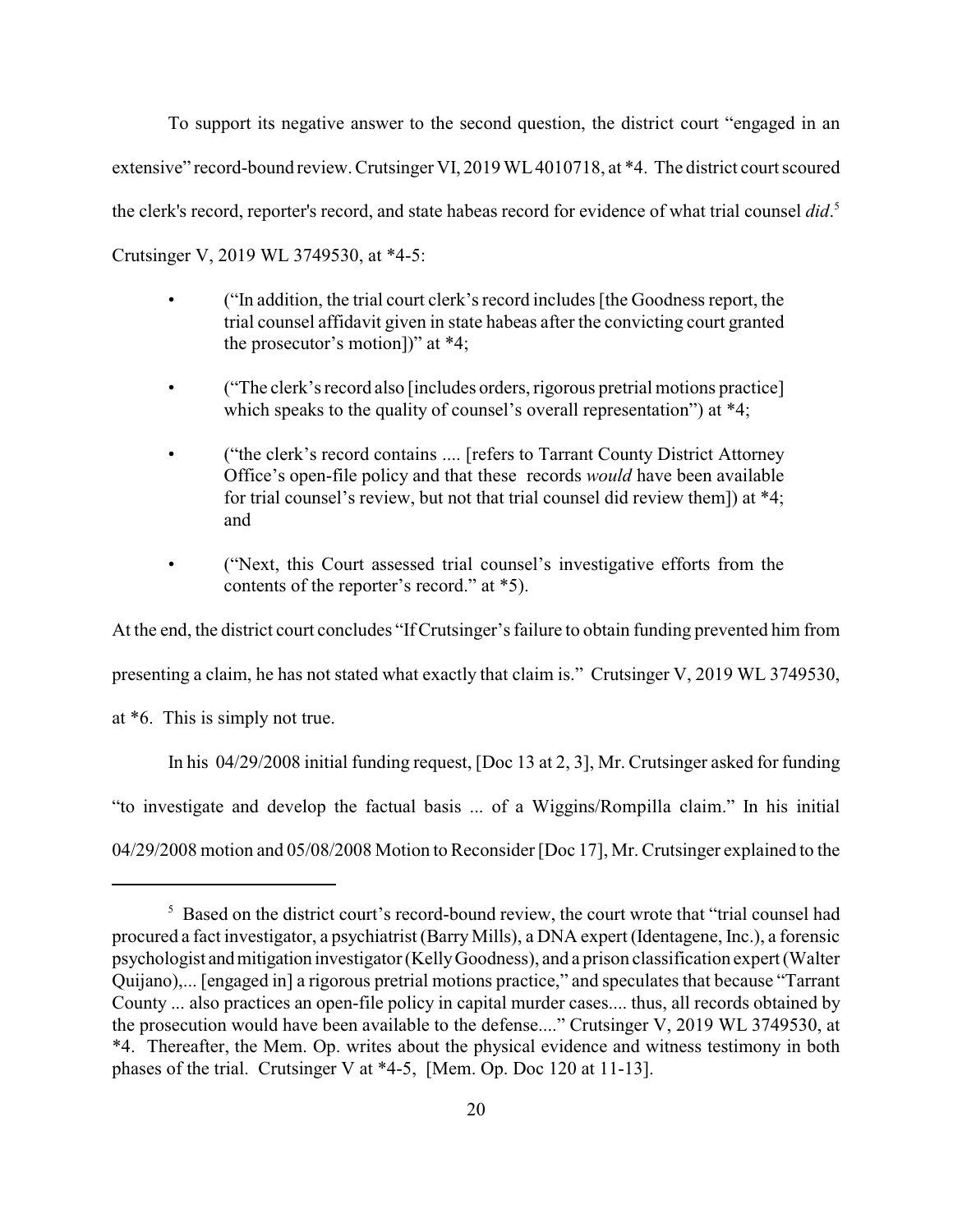court that "the trial attorneys and state habeas counsel left significant issues unexplored and unexplained – both for purposes of mitigation, and 'also to identify mental-health claims which potentiallyreach beyond sentencing issues to fundamental questions of competencyand mental-state defenses.'" [Doc 17 at 11]. "These issues included: alcoholism and a personality change – lay witnesses had testified that after a single drink that Mr. Crutsinger was described by relatives as 'Dr. Jekyll and Mr. Hyde,' a history of domestic violence and abuse, and repeated losses of significant friends and relatives during his childhood and early adult years." The jury heard nothing from the defense that provided an explanation about the disease of alcoholism in relation to the offense conduct. ROA.6; [Doc 13 at 2]. As a result, the prosecutor argued to the jury there was nothing to explain the propensity for violence, and it was "the result of evil." Funding Motion Doc 13 at 2.

Further, the Fifth Circuit in Crutsinger II, 576 Fed. Appx. at 426 recognized that "[t]he critical issue in both of Crutsinger's arguments is whether the investigation was reasonable, ...." Crutsinger, 576 Fed. Appx. at 427.

Having quoted Mr. Crutsinger's requests out of context in its 2019 assessment, and vehemently disagreeing with Mr. Crutsinger, Crutsinger V erroneously characterizes Crustsinger's pleadings as "border[ing] on frivolous," "completely false;" and "leaving a false impression." Crutsinger V, 2019 WL3749530, at \*3, \*7, \*9, [Mem. Op. Doc 120 at 8, 20]. Thereafter, the district court castigates Crutsinger because he did not acknowledge the work done at trial:

- Crutsinger's proposed mitigation investigator "did not acknowledge the investigative work that was done at trial;" ROA.1388, [Mem. Op. Doc 120 at 17];
- "The application does not acknowledge the investigation and mental-health evaluations that were performed for his trial," ROA.1388, [Mem. Op. Doc 120 at 20];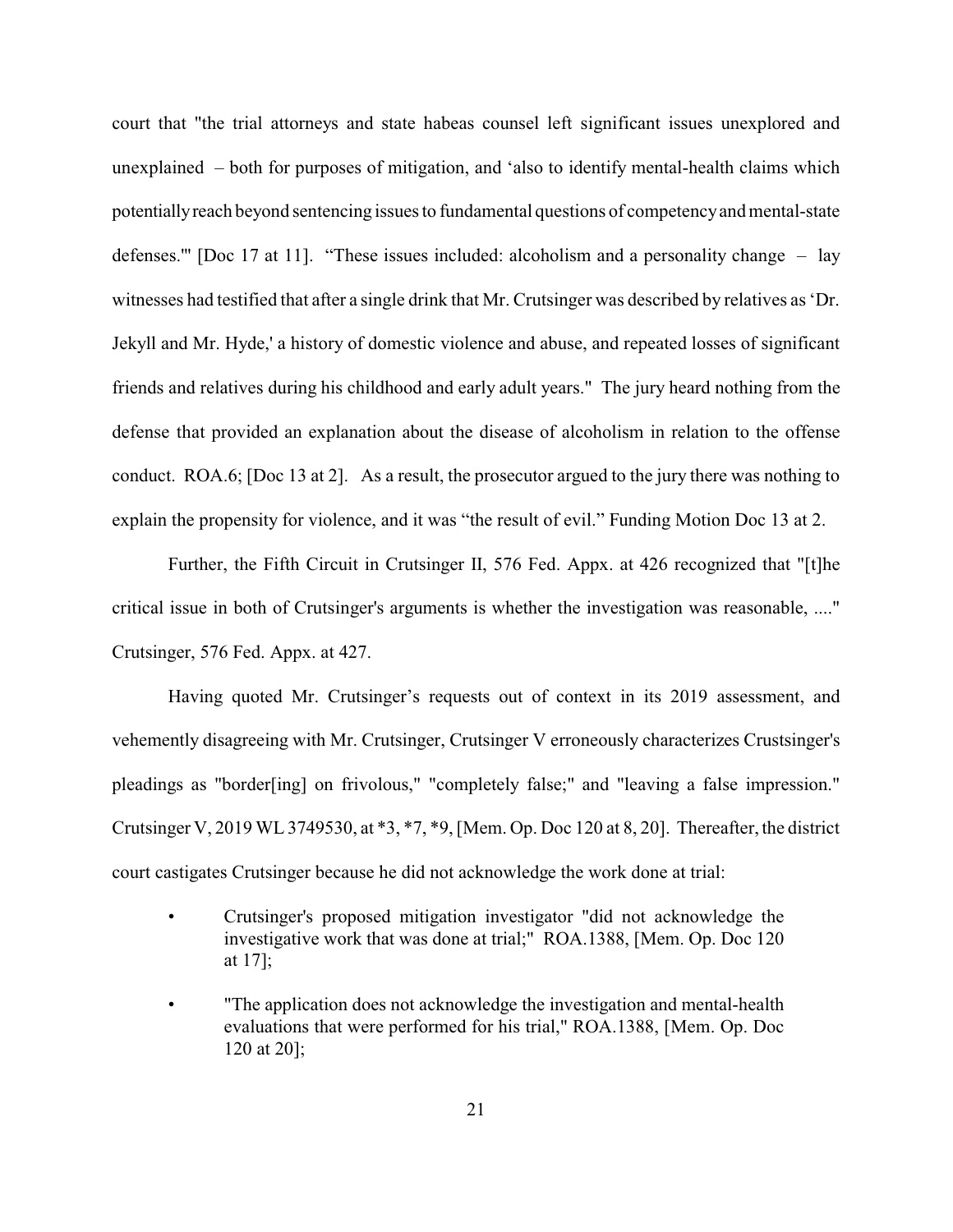• "Crutsinger gives short shrift to the defense evidence at punishment and suggests that reasonable counsel would have presented a mental-health defense." ROA.1388, [Mem. Op. Doc 120 at 21].

If the district court's analytical approach were the standard to determine § 3599 funding requests – and it is not – then only capital habeas petitioners with "potted plants" for lawyers *might* qualify for funding under the district court's unworkable standard. *See Ex parte McFarland*, 163 S.W.3d 743, 752, n.19 (Tex. Crim. App. 2005) ("This prong of *Cronic* is epitomized by the "inert" or "potted plant" lawyer who, although physically and mentally present in the courtroom, fails to provide (or is prevented from providing) any meaningful assistance.").

The district court's analytical approach conflicts with *Ayestas v. Davis*, 138 S.Ct. 1080 (2018). The *Ayestas* "reasonable attorney" would (and Crutsinger did, *see infra*) conduct a pre-petition, Due Diligence Inquiry (defined, *infra*), to evaluate the quantum of known evidence – akin to the *Wiggins* inquiry looking at what the quantum of evidence was already known by former counsel, and whether the known evidence would lead a reasonable attorney to investigate further. *Wiggins v. Smith*, 539 U.S. 510, 527-28 (2003). The *Ayestas* reasonable attorney would (and Crutsinger did*, see infra*) seek funding if there is a likelihood the § 3599 representation services could generate useful and admissible evidence. *Ayestas*, 138 S.Ct. at 1094.

A "Due Diligence Inquiry" consists of engaging in such tasks as reviewing the official record and former-counsel files, conducting an analysis and assessment of content in various documents, and seeking preliminary information about a particular topic (either through literature searches and/or preliminary communications with an expert). This type of review frequently reveals deficiencies in the prior litigation efforts (the Red Flags), therebyputting counsel on notice that more needs to be done.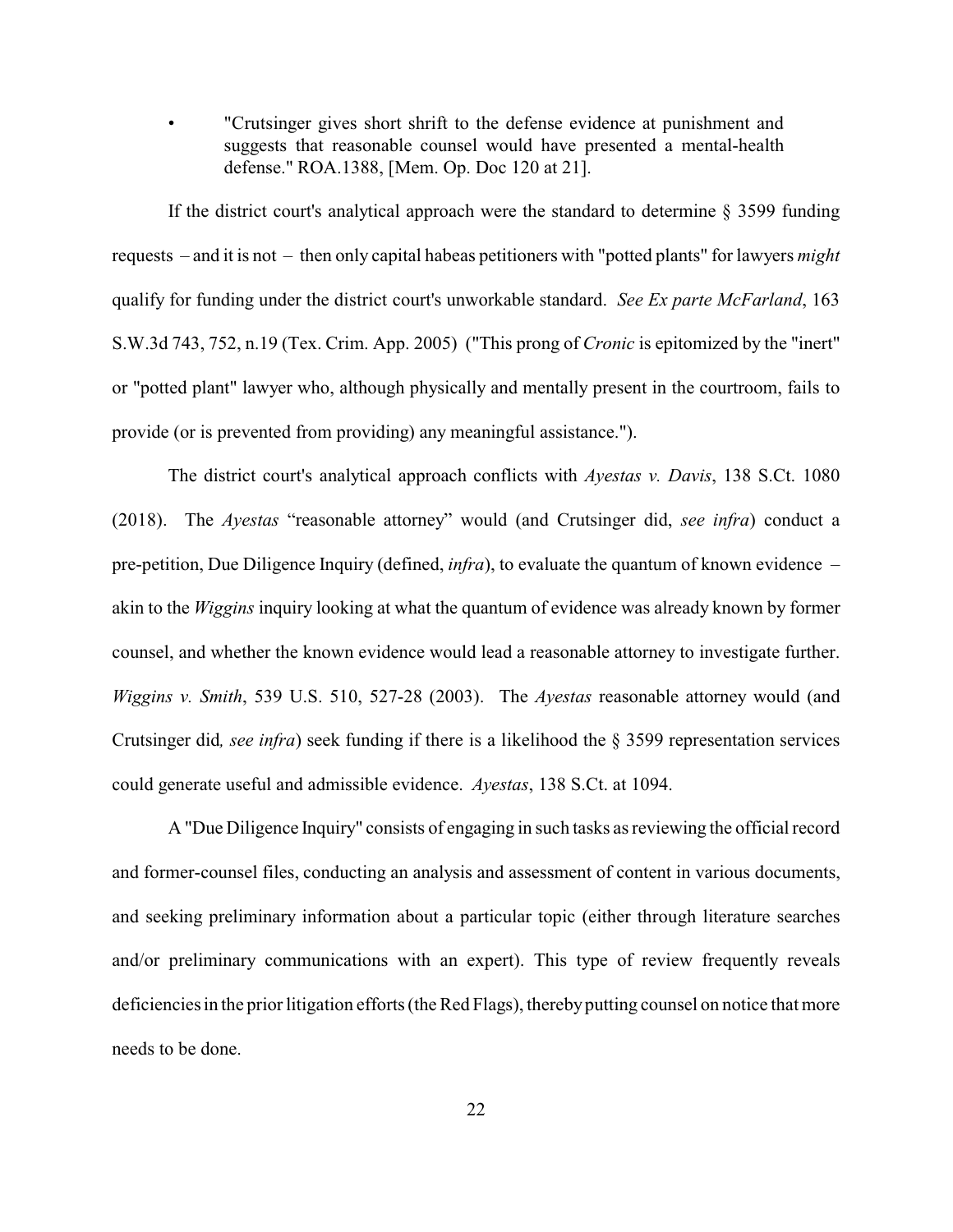The Due Diligence Inquiry is the spring board from which a Petitioner seeks mitigation and expert services, using the Red Flags derived from it to support his funding requests and demonstrate there is a likelihood the § 3599 representation services could generate useful and admissible evidence – which Crutsinger did, *see infra*. When a court denies a Petitioner his § 3599 Sixth Amendment right to meaningful representation, a Petitioner is reduced to pleading Early Stage Claims, which are claims limited to reciting the Red Flags from the Due Diligence Inquiry, and speculating about what he would have developed and presented had he been provided the necessary funding.

Denied funding and without an expert to explain the significance of Crutsinger's alcoholism, Crutsinger could plead only Early-Stage claims and attached the scientific articles he discovered in the course of his Due Diligence Inquiry as exhibits in support – which the court mistakenly refers to as "materials apparently from trial counsel's files. (Petition, p. 67 (Exhibit List).)" Crutsinger V, 2019 WL 3749530, at \*4.

In contrast, an "Investigation" is the actual extra-record efforts of experts and investigators that reveal facts not adequately investigated, developed, and presented by former counsel and their investigators at the trial. The Investigation, in turn, allows the Petitioner to plead a "Factually-Developed" Claim in the habeas petition, and support it with the evidence arising from extra-record efforts of experts and investigators, such as an affidavit or testimony about the results of the expert's evaluation.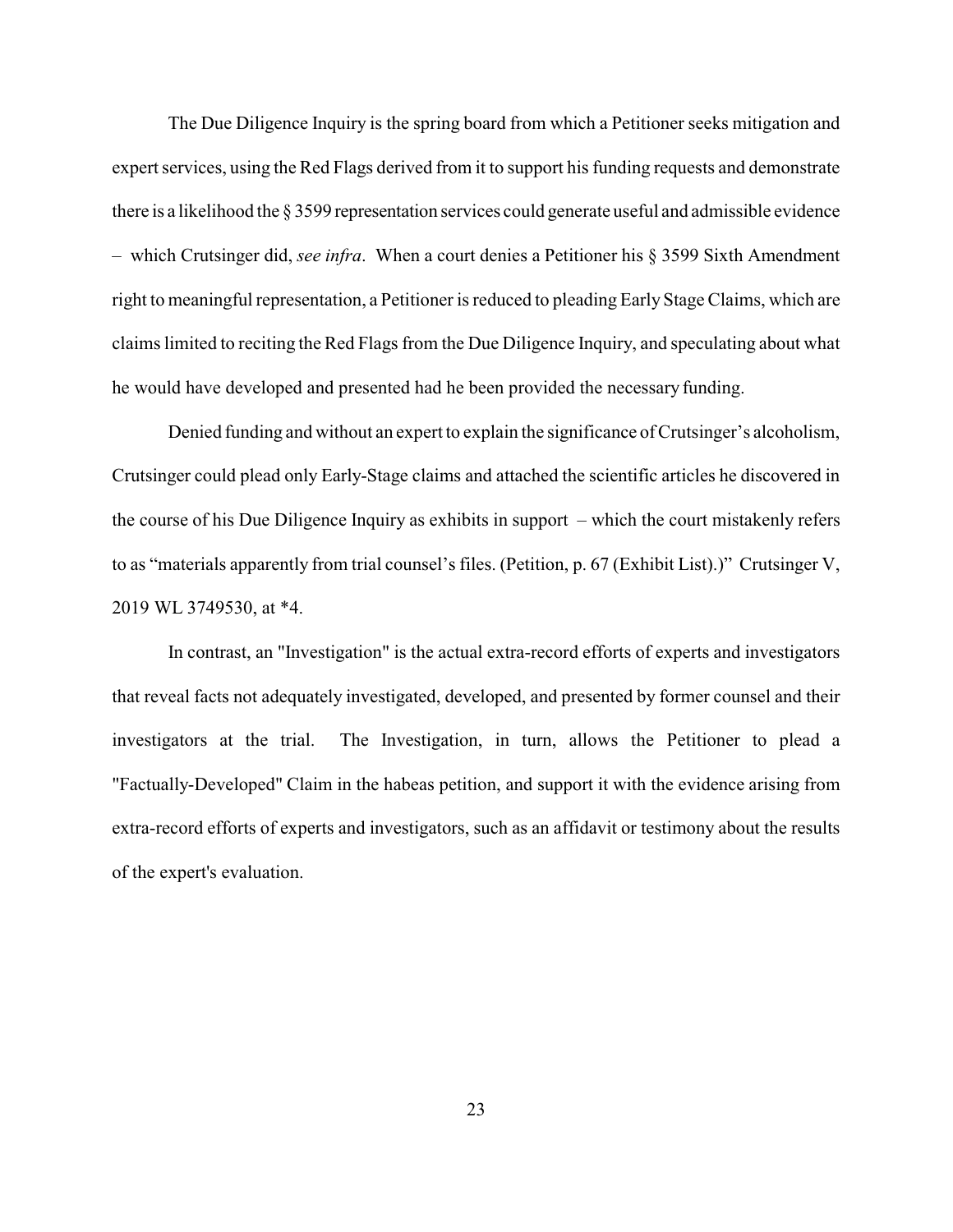### **B. Crutsinger demonstrated the denial of funding precluded a true merits review. It supports that extraordinary circumstances exist**

**Crutsinger satisfied the Ayestas prongs 1. 2 & 3**. After Crutsinger conducted a Due Diligence Inquiry that raised red flags signaling further investigation should be conducted, Crutsinger on 04/29/2008 requested funding "to investigate and develop the factual basis ... of a *Wiggins/Rompilla* claim," [Motion for Funding, Doc 13 at 2, 3]. Without intending to be redundant, but to show he met the *Ayestas* prongs, Mr. Crutsinger's initial 04/29/2008 motion and 05/08/2008 Motion to Reconsider [Doc 17] explained to the court that "the trial attorneys and state habeas counsel left significant issues unexplored and unexplained – both for purposes of mitigation, and 'also to identify mental-health claims which potentially reach beyond sentencing issues to fundamental questions of competency and mental-state defenses.'" [Doc 17 at 11]. "These issues included: alcoholism and a personality change – lay witnesses had testified that after a single drink that Mr. Crutsinger was described by relatives as 'Dr. Jekyll and Mr. Hyde,' a history of domestic violence and abuse, and repeated losses ofsignificant friends and relatives during his childhood and early adult years."

The 2008 funding requests observed "the lay witness testimony did not address the current scientific knowledge about addiction." Crutsinger, 2019 WL 3749530, at \*4; \*6-8, ROA.6; [Doc 13 at 2]. Nor could they. They were lay witnesses. So despite the fact that Crutsinger was genetically predisposed to alcoholism and experienced various traumatic events, the jury heard nothing from the defense that provided an explanation about the disease of alcoholism in relation to the offense conduct.<sup>6</sup> ROA.6; [Doc 13 at 2].

<sup>&</sup>lt;sup>6</sup> The Mem. Op. relies heavily on the Goodness report and that "Dr. Goodness is a forensic psychologist whose qualifications to advise counsel on this subject have not been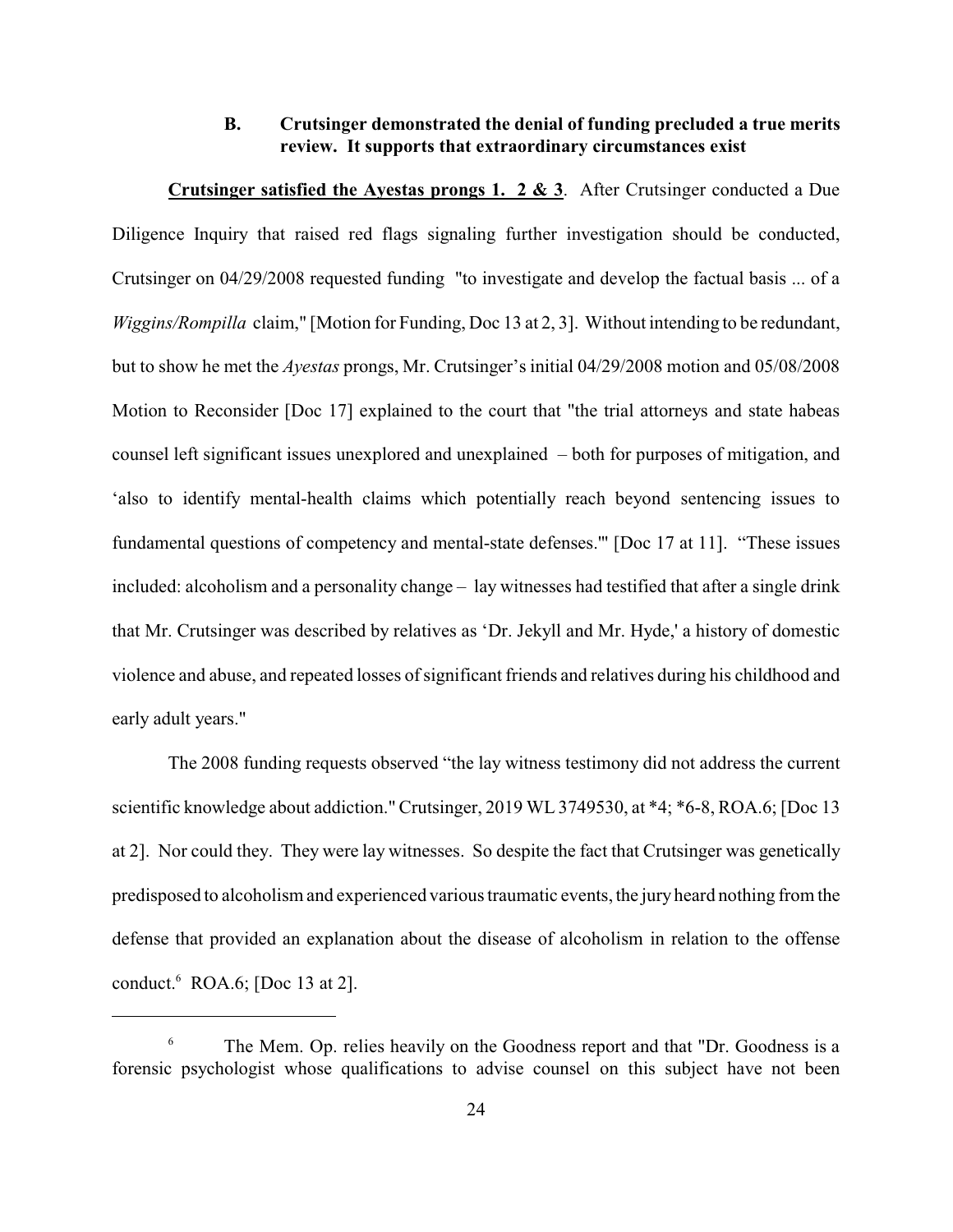Crutsinger further pled that as a result of trial counsel's omission, the door was thrown wide-open. The prosecutor stepped through and argued to the jury:

"There is nothing that would explain or justify this propensity for violence, nothing that mitigates this; nothing but the concept of alcoholism. The offense has nothing to do with alcohol. It is a result of evil."

ROA.192; [Fed. Hab. Pet Doc 31 at 47; RR 33:5]. See also ROA.61 [Funding Application Doc 13 at 2].

Thus, a decade before the 2018 *Ayestas* opinion, Crutsinger satisfied the *Ayestas* prongs 1  $& 2$  ("the potential merit of the claims that the applicant wants to pursue, the likelihood that the services will generate useful and admissible evidence").

Mr. Crutsinger satisfied prong 3 also ( "the prospect that the applicant will be able to clear any procedural hurdles standing in the way."). *Martinez/Trevino* had not yet been decided by this Court. So in his 05/08/2008 Motion for Reconsideration, Mr. Crutsinger raised a good-faith argument that circumstances existed that rendered the state corrective process ineffective, 28 U.S.C.  $\S$  2254(b)(1)(B)(ii) in an effort to clear the procedural bar hurdle. The 2008 Order, [Doc #18], which denied pre-petition funding for expert and investigative assistance, did so on the basis that Ground Two was unexhausted and procedurallydefaulted relying on *Coleman v. Thompson* and Fifth Circuit precedent.

challenged. But Crutsinger did challenge her role. She was hired as "a mitigation expert," and not as an expert on addiction or alcoholism. She did not testify at trial. The Fifth Circuit's Crutsinger II confirms that her role on the defense team was as a mitigation specialist. Crutsinger II recites: "During the underlying criminal proceedings, the trial court appointed, on counsel's motion, a forensic psychologist,Dr.KellyGoodness, as a mitigation specialist to investigate Crutsinger's social history." Crutsinger II, 576 Fed. Appx. at 426.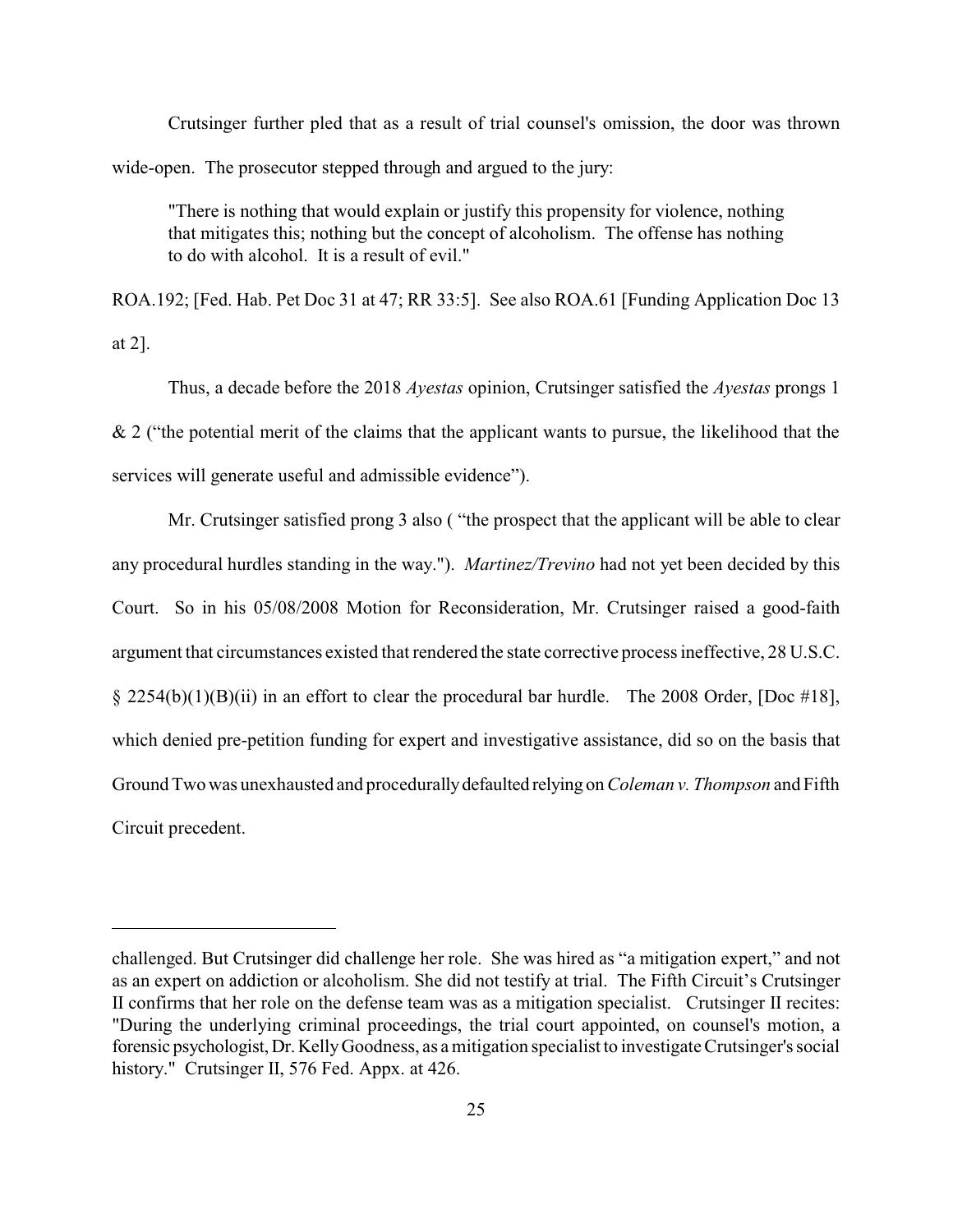On 02/06/2012, the district court denied Crutsinger's federal habeas petition. Mr. Crutsinger tried again to overcome the procedural hurdle by way of *Martinez*. Mr. Crutsinger filed a Federal Rule of Civil Procedure 59(e) motion to vacate the initial habeas judgment. The district court denied the request, concluding that "the claim of ineffective trial counsel raised by Crutsinger had no merit and was, therefore, not 'substantial' as required by *Martinez*." Crutsinger v. Davis, 929 F.3d 259, 262 (5th Cir. 2019). [3/5/2015 59(e) Motion; 4/13/2012 Order, Doc 56].

Turning to the current 2019 funding re-determination, the district court in Crutsinger V again denied funding: "Alternatively. If the Court were to reopen the case and reconsider the funding request under Ayestas, it would be denied." Crutsinger V, 2019 WL 3749530, at \*6. It wrote:

... this Court addressed at length the merits of Crutsinger's ineffective-trial-counsel claim (IATC) based on the timing of counsel's investigation<sup>7</sup>. .... Although Crutsinger did not develop or present this particular IATC claim in state court (he presented different ones), the record *in this Court* was sufficient to make an informed merits review, as discussed in the pages that follow.

(Emphasis in original) Crutsinger V, 2019 WL 3749530, at \*2.

The Fifth Circuit in Crutsinger VI, affirmed the district court's rulings. It holds: "As the court rightly emphasized, Crutsinger's 'assertions that the denial of funding precluded a true merits review and that trial counsel's representation was egregious, border on frivolous.' Neither of these factors supports his claim that extraordinary circumstances justify reopening." Crutsinger VI, 2019 WL 4010718, at \*4, citing Crutsinger V, 2019 WL 3749530, at \*3.

 $7\degree$  Crutsinger stresses yet again his claim was not about timing. Navigating the "timing" dispute between the district court and Crutsinger, the Fifth Circuit held: "The critical issue in both of Crutsinger's arguments is whether the investigation was reasonable, ...." Crutsinger, 576 Fed. Appx. at 427.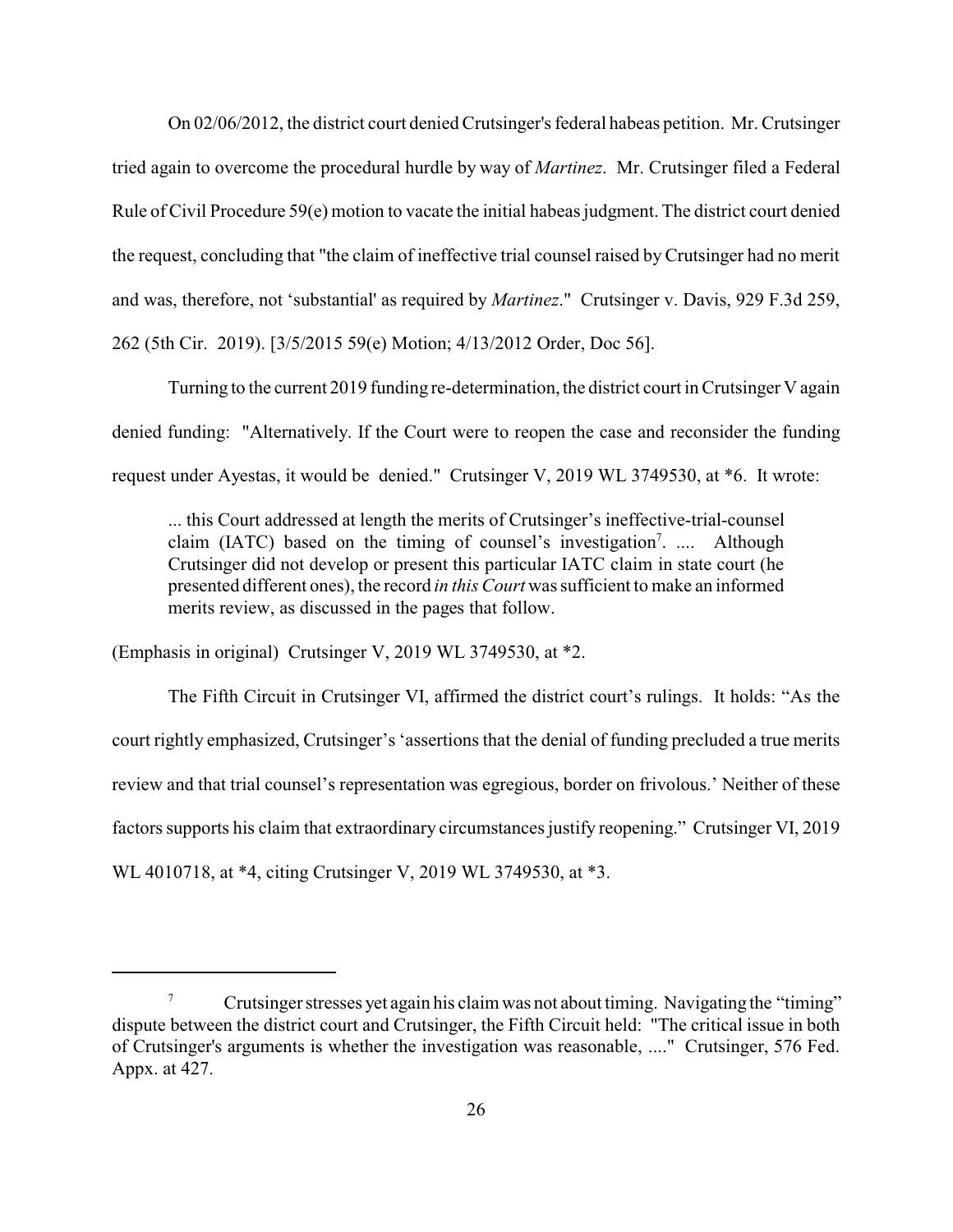The upshot is that all of the Crutsinger opinions (I-VI) assure that Crustinger's claims will "never ... be heard"—and Congress presumably "did not intend for the express requirement" of investigative services "to be defeated in this manner." *McFarland v. Scott*, 512 U.S. 849, 856 (1994). Section 3599(f) does not require litigants to prove their claims before investigating them.

The facts reflect the stark distinction between Crutsinger and Gonzalez. Gonzalez held a Rule 60(b) motion predicated on a post-judgment Supreme Court case interpreting a statute of limitations differentlythan was applied in his case was not an extraordinarycircumstance. *Gonzalez*, 545 U.S. at 536. It also held the Gonzalez applicant's failure to pursue that issue on certiorari "confirm[ed]" the issue was not extraordinary. Id. at 537.

In contrast, the "statute" in question in the case at bar is fundamentally different in nature from that in *Gonzalez*. ROA.1388; [Mem. Op. Doc 120 at 6]. Here, it goes to the very structural integrity of the proceeding. *See Gideon v. Wainwright*, 372 U.S. 335 (1963) (right to representation is "fundamental and essential to a fair trial"). Moreover, unlike in *Gonzalez*, Mr. Crutsinger did pursue this issue on certiorari, but was denied. *Crutsinger v. Stephens*, 135 S. Ct. 1401 (2015).

> **C. The district court's requirement that the applicant "explicitly allege what potential evidence remains to be found" before he is given evidence to investigate and discover what remains to be found, conflicts with Ayestas. Ayestas held that a "funding applicant must not be expected to prove that he will be able to win relief if given the services he seeks"**

Finally, the district's court assessment conflicts with *Ayestas* because at bottom, Crutsinger V denied funding, because Crutsinger failed to prove a meritorious claim, in order to obtain funding to investigate, develop, and prove a meritorious claim.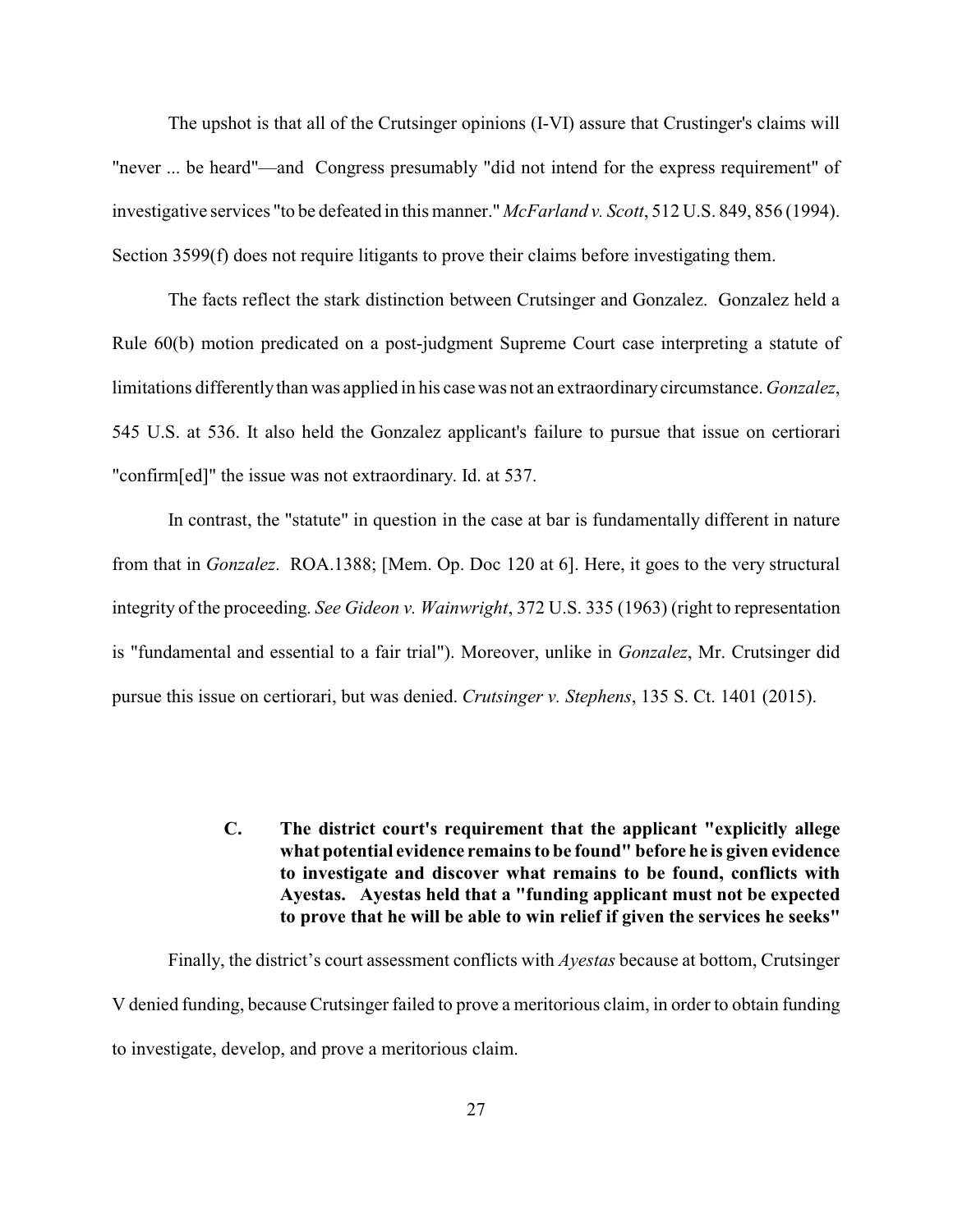Crutsinger V, affirmed by the Fifth Circuit in Crutsinger VI, held:

- "Crutsinger has not alleged that potential evidence exists that could show counsel unreasonably relied on the opinions of the experts'" Crutsinger V, 2019 WL 3749530, at \*8 [Mem. Op. Doc 120 at 21]; and
- "It is incumbent on Crutsinger to explicitly allege what potential evidence remains to be found;" Crutsinger V, 2019 WL 3749530, at \*9; [Mem. Op. Doc 120 at 25].

*Ayestas*stressed: "To be clear, a funding applicant must not be expected to prove that he will be able to win relief if given the services he seeks." (Emphasis in original) *Ayestas*, 138 S.Ct. at 1094. And as Judge Graves wrote in Crutsinger III: "Such a circular application [by the district court] is illogical. It heightens the standard required under 18 U.S.C. § 3599(f) and essentiallymakes it impossible for a defendant to ever obtain funding on such a claim. A defendant who has already proven his claim of ineffective assistance of counsel would have no need for additional investigative, expert, or other services." Crutsinger III, 929 F.3d at 267 (Graves, J. dissenting).

For all of the aforementioned reasons, Mr. Crutsinger asks this Court to grant certiorari to answer the questions: Whether an allegation that an indigent, death-sentenced habeas applicant has been deprived of his statutory right to representation in a 28 U.S.C. § 2254 federal habeas corpus proceeding is an allegation that there existed a structural defect in the integrity of the proceeding, and whether an applicant can challenge that structural defect in a Motion for Relief From the Judgment under Fed. R. Civ. P. 60(b).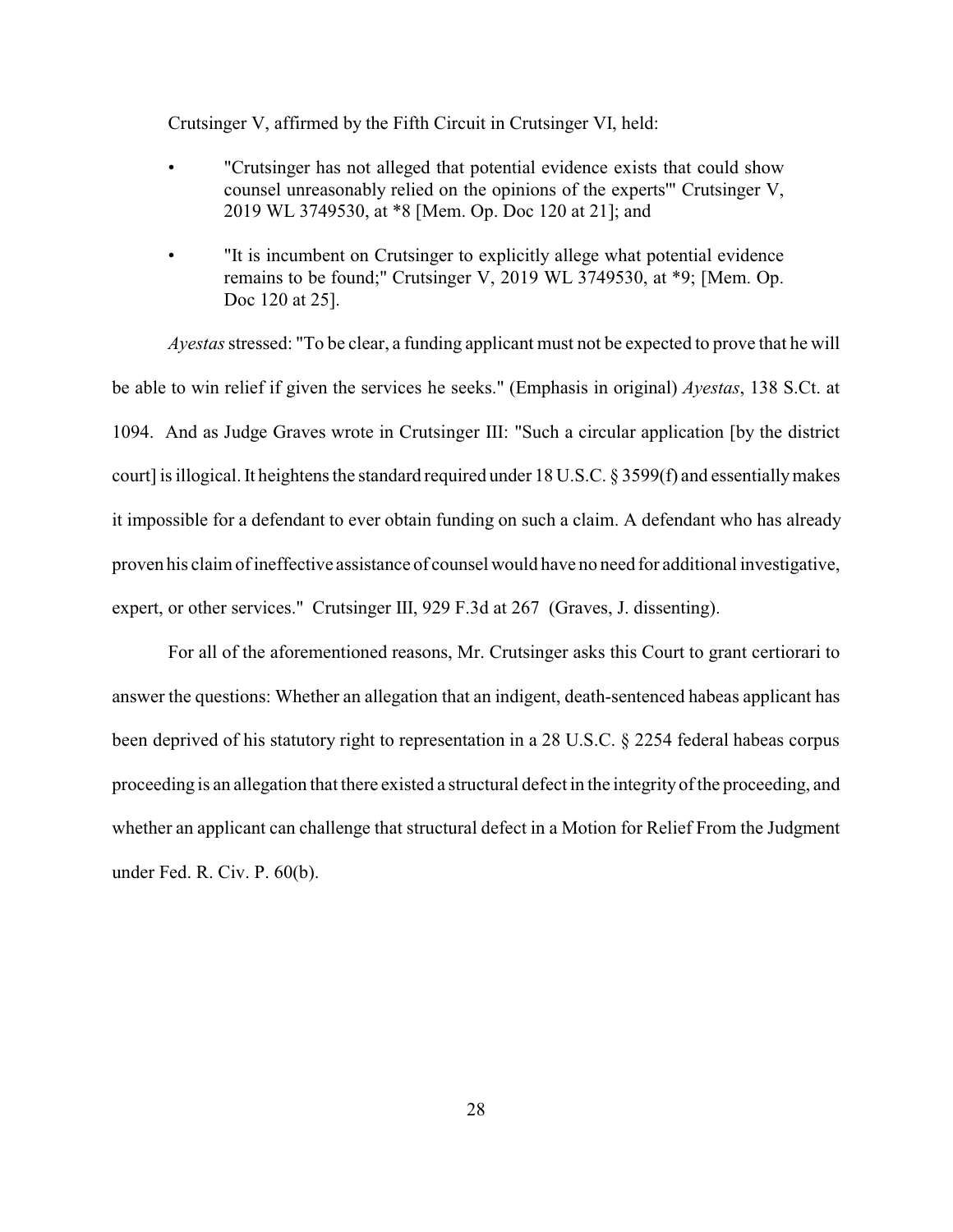#### **CONCLUSION**

For all of the aforementioned reasons, Mr. Crutsinger respectfully requests that this Court grant his petition for writ of certiorari, and also stay the execution of Mr. Crutsinger.

Respectfully submitted,

/s Lydia M.V. Brandt

Lydia M.V. Brandt lydiabrandt566@gmail.com The Brandt Law Firm, P.C. Texas Bar No. 00795262 P.O. Box 326 Farmersville, TX 75442-0326 (972) 972-752-5805

\_\_\_\_\_\_\_\_\_\_\_\_\_\_\_\_\_\_\_\_\_\_\_\_\_\_\_\_\_\_\_

Counsel of Record for Petitioner CRUTSINGER